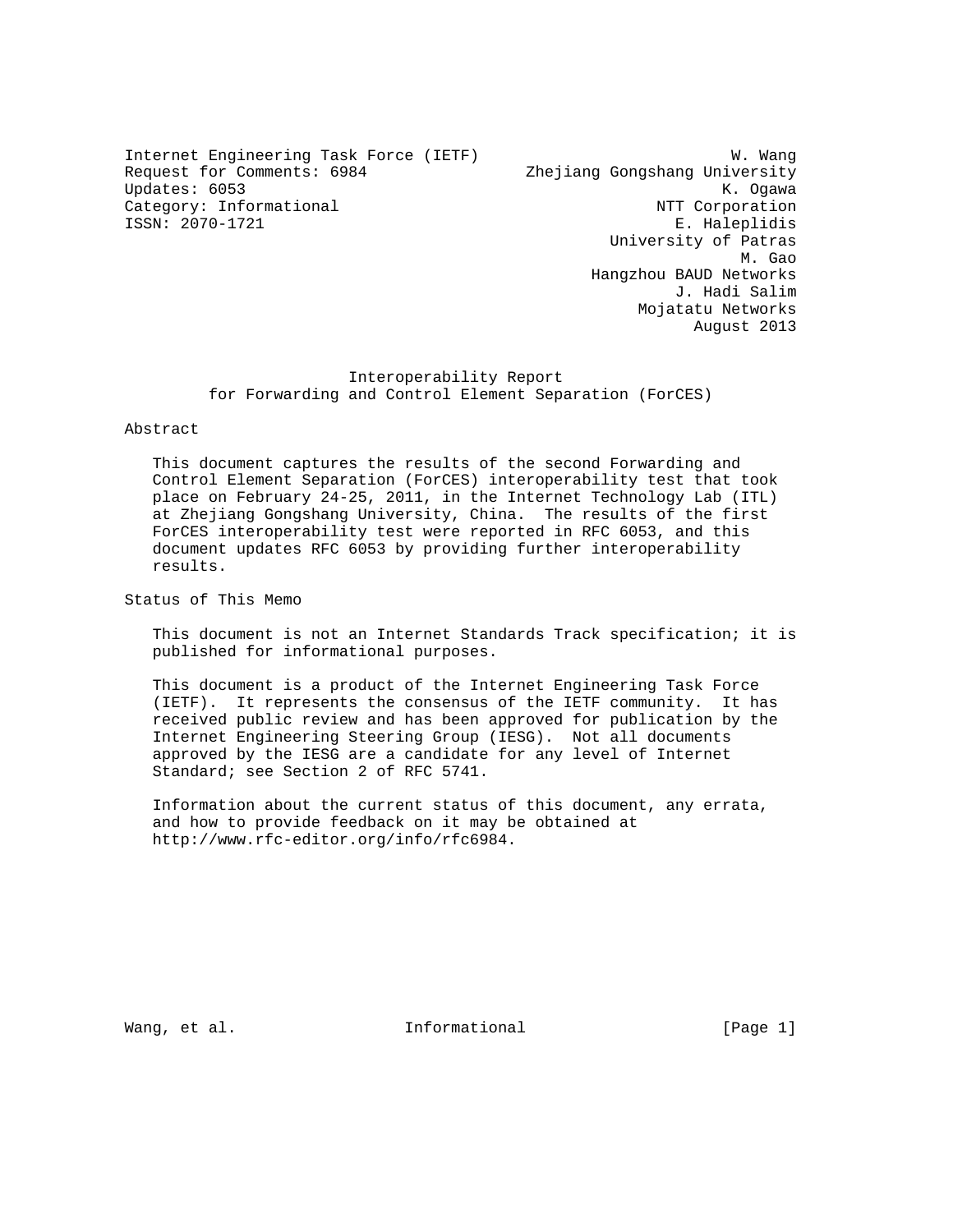## Copyright Notice

 Copyright (c) 2013 IETF Trust and the persons identified as the document authors. All rights reserved.

 This document is subject to BCP 78 and the IETF Trust's Legal Provisions Relating to IETF Documents (http://trustee.ietf.org/license-info) in effect on the date of

 publication of this document. Please review these documents carefully, as they describe your rights and restrictions with respect to this document. Code Components extracted from this document must include Simplified BSD License text as described in Section 4.e of the Trust Legal Provisions and are provided without warranty as described in the Simplified BSD License.

Table of Contents

| $1$ .                           |                                           |                                   |  |  |  |  |  |  |  |  |  | 3              |
|---------------------------------|-------------------------------------------|-----------------------------------|--|--|--|--|--|--|--|--|--|----------------|
| 1.1.                            |                                           |                                   |  |  |  |  |  |  |  |  |  | $\mathbf{3}$   |
| 1.2.                            |                                           |                                   |  |  |  |  |  |  |  |  |  | $\overline{4}$ |
| 1.3.                            | Transport Mapping Layer                   |                                   |  |  |  |  |  |  |  |  |  | 4              |
| 1.4.                            |                                           |                                   |  |  |  |  |  |  |  |  |  | $\overline{4}$ |
|                                 |                                           |                                   |  |  |  |  |  |  |  |  |  | $\overline{4}$ |
| 2.1.                            |                                           | Date, Location, and Participants  |  |  |  |  |  |  |  |  |  | 4              |
|                                 |                                           |                                   |  |  |  |  |  |  |  |  |  | 5              |
|                                 | 2.2.1.                                    | Participants' Access              |  |  |  |  |  |  |  |  |  | 5              |
|                                 | 2.2.2. Testbed Configuration              |                                   |  |  |  |  |  |  |  |  |  | 6              |
| 3.                              |                                           |                                   |  |  |  |  |  |  |  |  |  | $\overline{7}$ |
| 3.1.                            |                                           | Scenario $1$ - LFB Operation      |  |  |  |  |  |  |  |  |  | 7              |
| 3.2.                            |                                           | Scenario 2 - TML with IPsec 8     |  |  |  |  |  |  |  |  |  |                |
|                                 | 3.3. Scenario 3 - CE High Availability  9 |                                   |  |  |  |  |  |  |  |  |  |                |
| 3.4.                            |                                           | Scenario 4 - Packet Forwarding 11 |  |  |  |  |  |  |  |  |  |                |
|                                 |                                           |                                   |  |  |  |  |  |  |  |  |  |                |
| 4.1.                            |                                           | Test of LFB Operation             |  |  |  |  |  |  |  |  |  | 14             |
| 4.2.                            |                                           | Test of TML with IPsec20          |  |  |  |  |  |  |  |  |  |                |
| 4.3.                            | Test of CE High Availability 20           |                                   |  |  |  |  |  |  |  |  |  |                |
|                                 | 4.4. Test of Packet Forwarding            |                                   |  |  |  |  |  |  |  |  |  | 21             |
| 5 <sub>1</sub>                  | Discussions                               |                                   |  |  |  |  |  |  |  |  |  |                |
| 5.1.                            |                                           | On Data Encapsulation Format 23   |  |  |  |  |  |  |  |  |  |                |
|                                 |                                           |                                   |  |  |  |  |  |  |  |  |  | 26             |
| 7 <sup>1</sup>                  |                                           |                                   |  |  |  |  |  |  |  |  |  |                |
| 7 1                             |                                           | Normative References 26           |  |  |  |  |  |  |  |  |  |                |
|                                 |                                           | Informative References            |  |  |  |  |  |  |  |  |  | -26            |
| Appendix A. Acknowledgements 28 |                                           |                                   |  |  |  |  |  |  |  |  |  |                |
| Appendix B.                     |                                           | Contributors 28                   |  |  |  |  |  |  |  |  |  |                |
|                                 |                                           |                                   |  |  |  |  |  |  |  |  |  |                |

Wang, et al. 10 1nformational 111 [Page 2]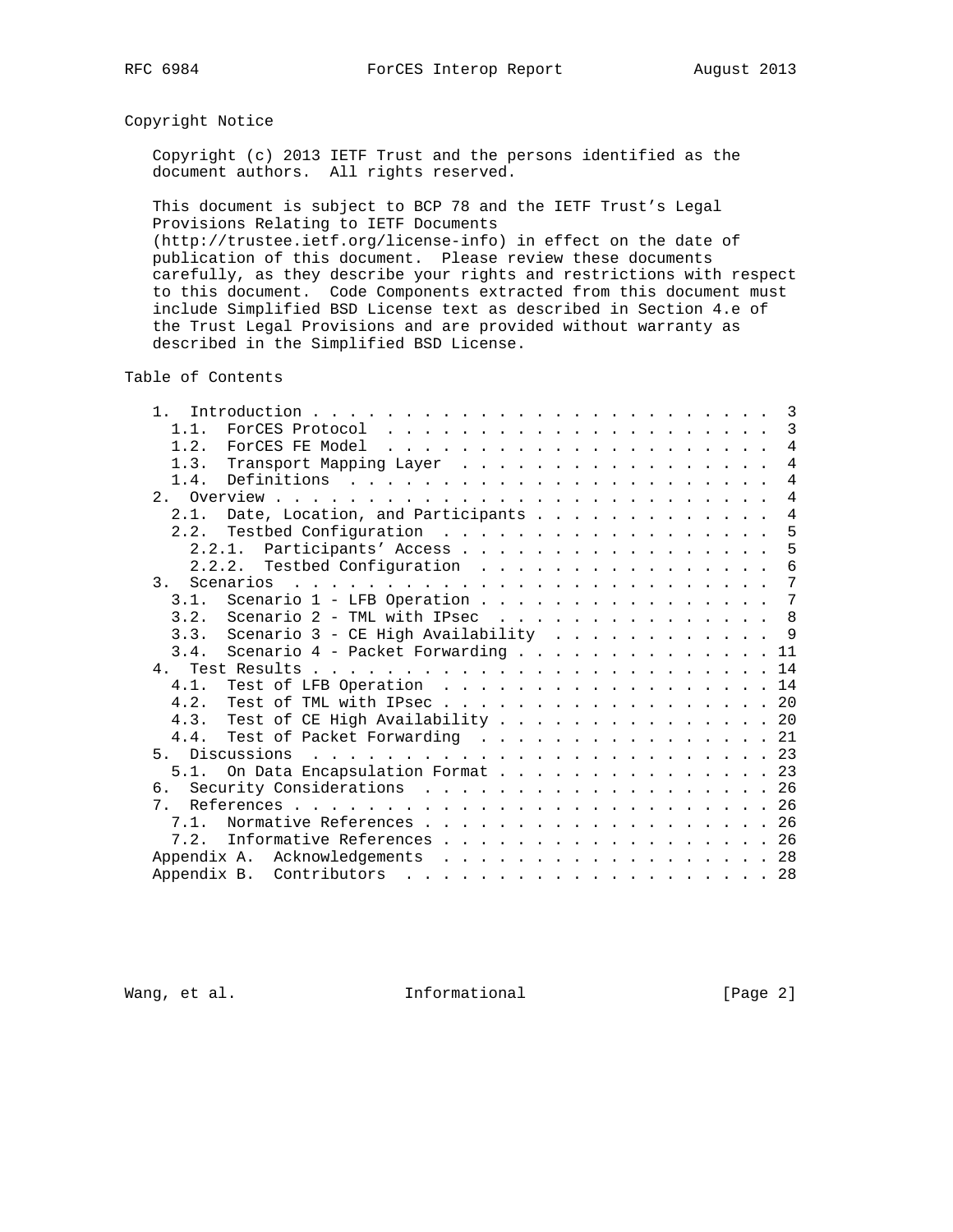1. Introduction

 This document captures the results of the second interoperability test of the Forwarding and Control Element Separation (ForCES) that took place on February 24-25, 2011, in the Internet Technology Lab (ITL) at Zhejiang Gongshang University, China. The test involved protocol elements described in several documents, namely:

- ForCES Protocol [RFC5810]
- ForCES Forwarding Element (FE) Model [RFC5812]
- ForCES Transport Mapping Layer (TML) [RFC5811]

 The test also involved protocol elements described in the then current versions of two Internet-Drafts. Although these documents have subsequently been revised and advanced, it is important to understand which versions of the work were used during this test. The then-current Internet-Drafts are:

- "ForCES Logical Function Block (LFB) Library" (December 2010) [LFB-LIB]
- "ForCES Intra-NE High Availability" (October 2010) [CEHA]

 Note: The ForCES Logical Function Block (LFB) Library document was published as [RFC6956].

Three independent ForCES implementations participated in the test.

 Scenarios of ForCES LFB Operation, TML with IPsec, Control Element High Availability (CEHA), and Packet Forwarding were constructed. Series of testing items for every scenario were carried out and interoperability results were achieved. The popular packet analyzers Ethereal/Wireshark [Ethereal] and Tcpdump [Tcpdump] were used to verify the wire results.

 This document is an update to [RFC6053], which captured the results of the first ForCES interoperability test. The first test on ForCES was held in July 2008 at the University of Patras, Greece. That test focused on validating the basic semantics of the ForCES protocol and ForCES Forwarding Element (FE) model.

1.1. ForCES Protocol

 The ForCES protocol works in a master-slave mode in which FEs are slaves and Control Elements (CEs) are masters. The protocol includes commands for transport of Logical Function Block (LFB) configuration

Wang, et al. 100 and 100 and 111 and 100 and 100 and 100 and 100 and 100 and 100 and 100 and 100 and 100 and 1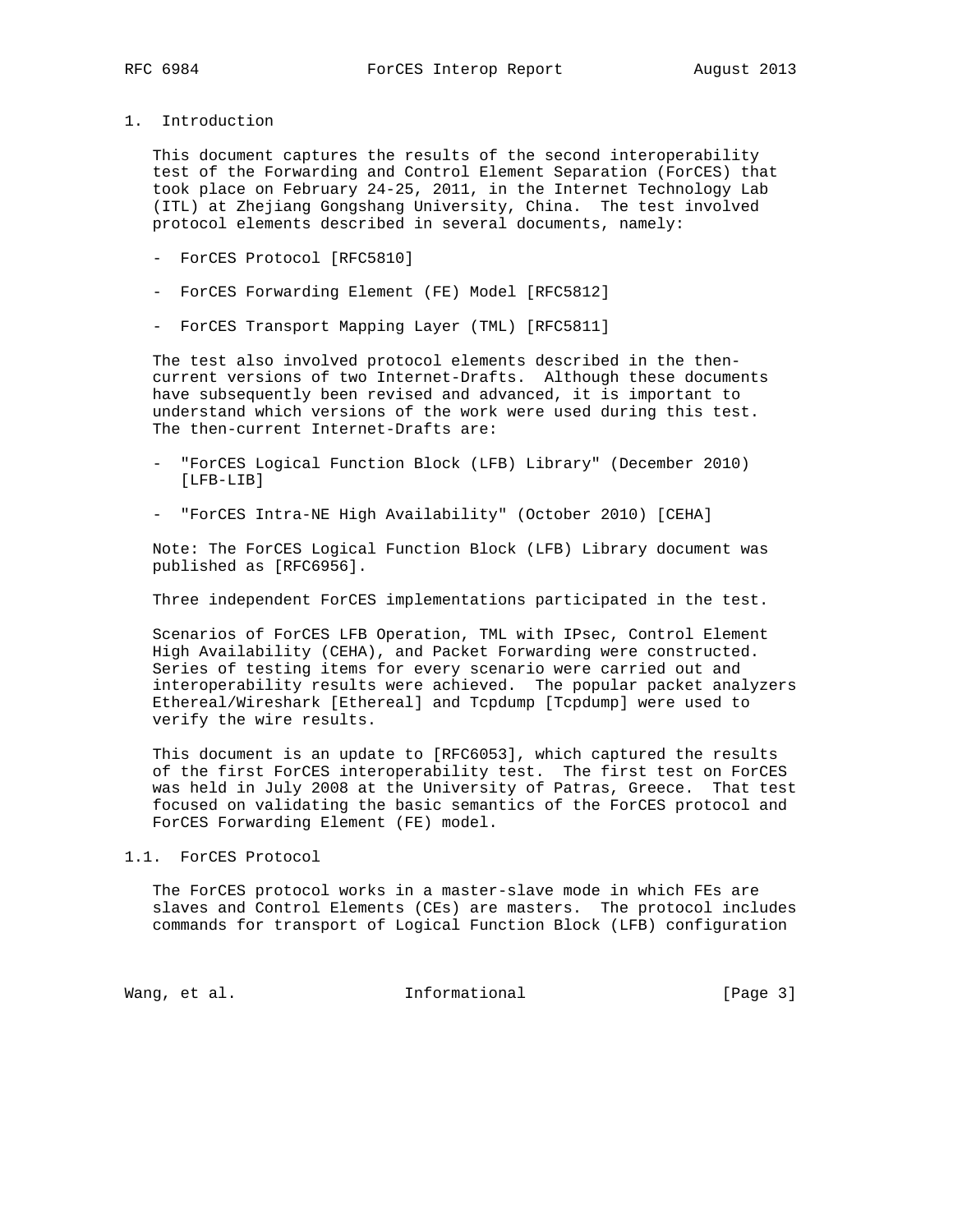information, association setup, status, event notifications, etc. The reader is encouraged to read the ForCES protocol specification [RFC5810] for further information.

1.2. ForCES FE Model

 The ForCES FE model [RFC5812] presents a formal way to define FE LFBs using XML. LFB configuration components, capabilities, and associated events are defined when the LFB is formally created. The LFBs within the FE are accordingly controlled in a standardized way by the ForCES protocol.

1.3. Transport Mapping Layer

 The ForCES Transport Mapping Layer (TML) transports the ForCES protocol layer messages. The TML is where the issues of how to achieve transport-level reliability, congestion control, multicast, ordering, etc., are handled. It is expected that more than one TML will be standardized. RFC 5811 specifies a TML that is based on the Stream Control Transmission Protocol (SCTP) and is a mandated TML for ForCES. See RFC 5811 for more details.

1.4. Definitions

 This document follows the terminology defined by ForCES-related documents, including [RFC3654], [RFC3746], [RFC5810], [RFC5811], [RFC5812], [RFC5813], etc.

- 2. Overview
- 2.1. Date, Location, and Participants

 The second ForCES interoperability test meeting was held by the IETF ForCES Working Group on February 24-25, 2011, and was chaired by Jamal Hadi Salim. Three independent ForCES implementations participated in the test:

- o Zhejiang Gongshang University/Hangzhou BAUD Corporation of Information and Networks Technology (Hangzhou BAUD Networks), China. This implementation is referred to as "ZJSU" or "Z" in this document for the sake of brevity.
- o NTT Corporation, Japan. This implementation is referred to as "NTT" or "N" in this document for the sake of brevity.
- o The University of Patras, Greece. This implementation is referred to as "UoP" or "P" in this document for the sake of brevity.

Wang, et al. The informational the same set of  $[Page 4]$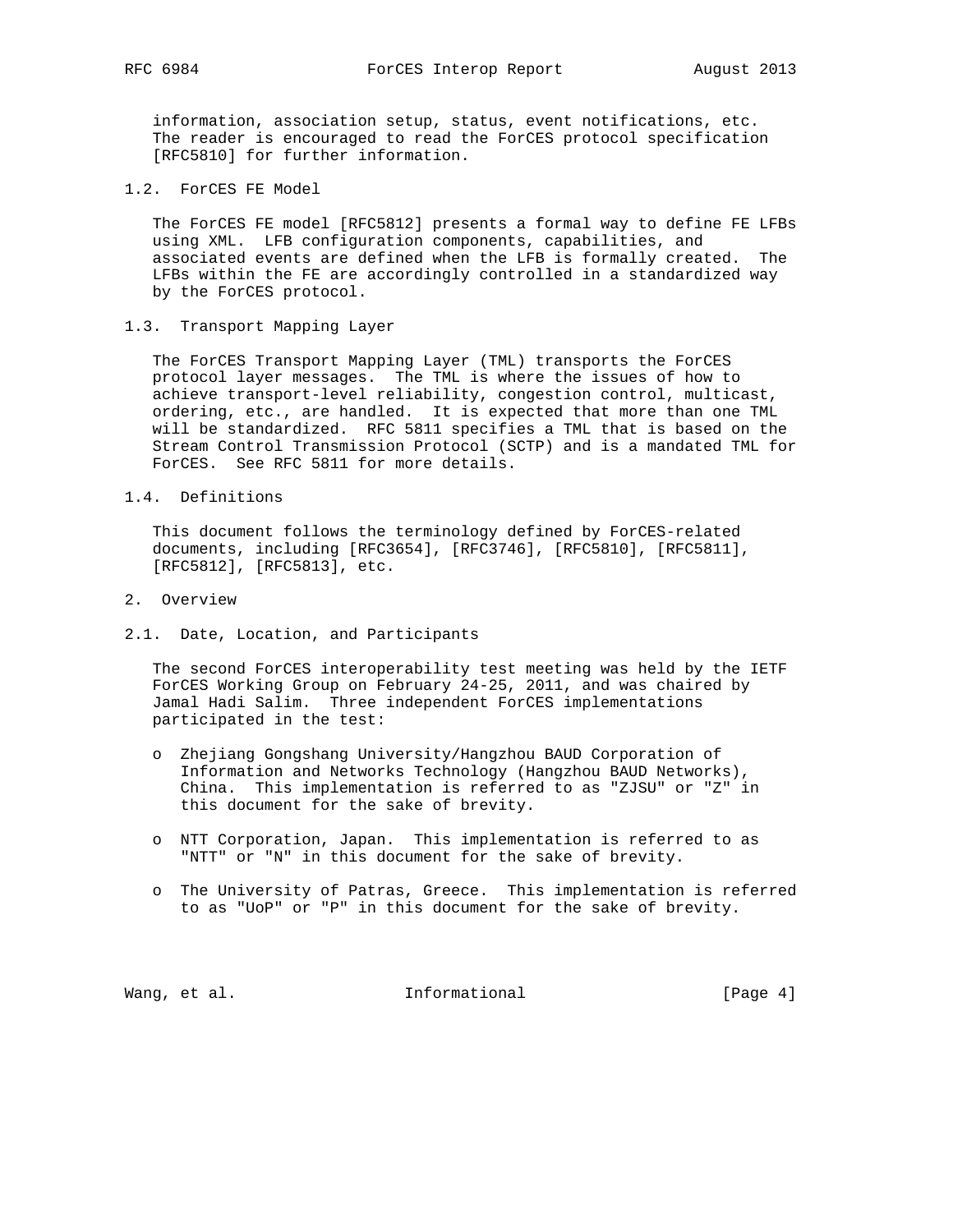Two other organizations, Mojatatu Networks and Hangzhou BAUD Networks Corporation, which independently extended two different well-known public domain protocol analyzers, Ethereal/Wireshark [Ethereal] and Tcpdump [Tcpdump], also participated in the interoperability test. During the test, the two protocol analyzers were used to verify the validity (and in some cases, the semantics) of ForCES protocol messages.

 Some issues related to interoperability among implementations were discovered. Most of the issues were solved on site during the test. The most contentious issue found was on the format of encapsulation for the protocol TLVs (refer to Section 5.1).

 Some errata related to the ForCES document were found by the interoperability test. The errata found in related RFCs have also been reported.

 At times, interoperability testing was exercised between two instead of all three representative implementations because the third one lacked a specific feature; however, in ensuing discussions, all implementers mentioned they would be implementing any missing features in the future.

- 2.2. Testbed Configuration
- 2.2.1. Participants' Access

 NTT and ZJSU were physically present for the testing at the Internet Technology Lab (ITL) at Zhejiang Gongshang University in China. The implementation team from the University of Patras joined remotely from Greece. The chair, Jamal Hadi Salim, joined remotely from Canada by using TeamViewer as the monitoring tool [TeamViewer]. The approach was as shown in Figure 1. In the figure, FE/CE refers to the FE or CE that the implementer may act as alternatively.



Figure 1: Access for Participants

Wang, et al. The Informational The Informational [Page 5]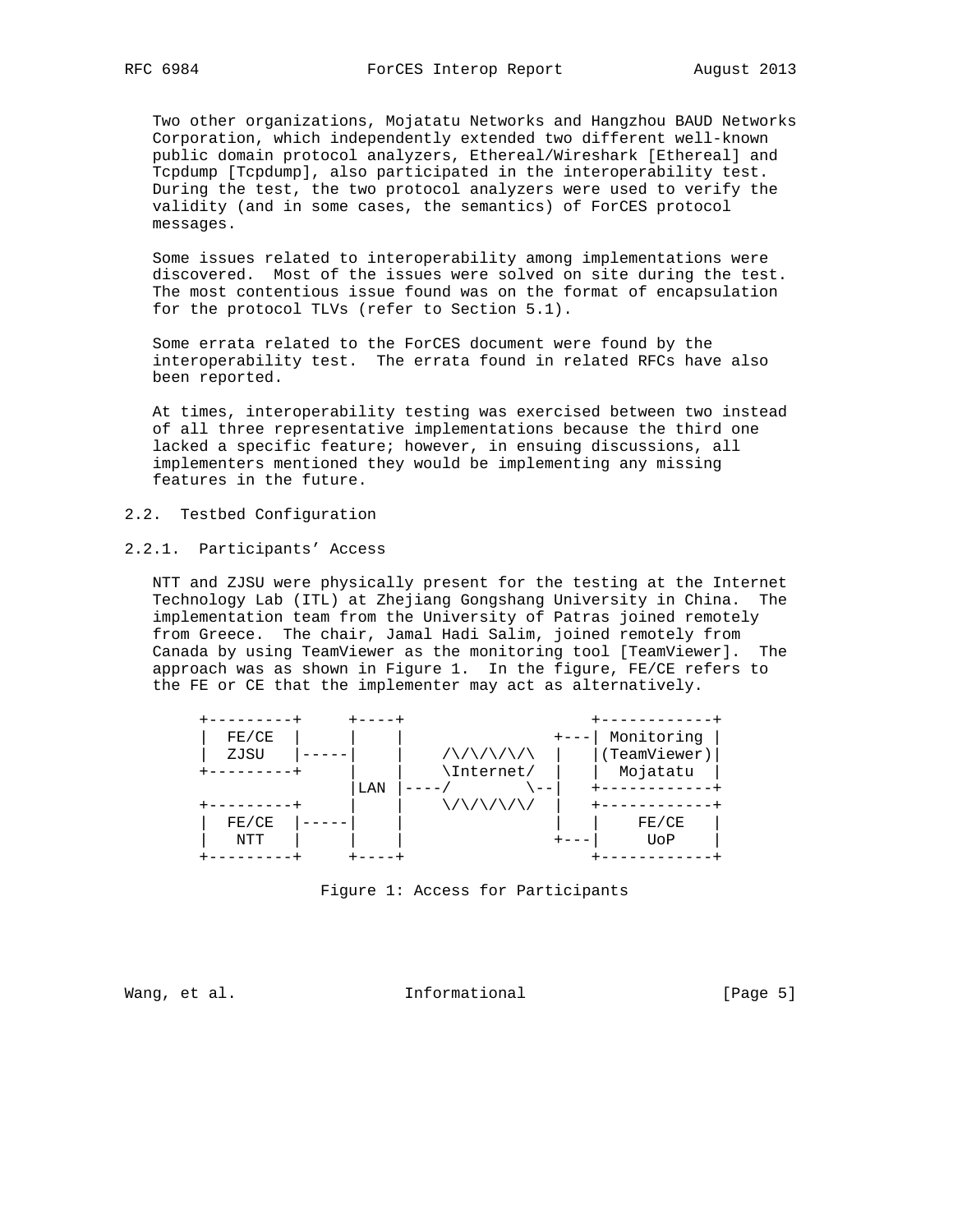As specified in [RFC5811], all CEs and FEs implemented IPsec in the TML.

 On the Internet boundary, gateways used must allow for IPsec, the SCTP protocol, and SCTP ports as defined in the ForCES SCTP-based TML document [RFC5811].

## 2.2.2. Testbed Configuration

 The CEs and FEs from ZJSU's and NTT's implementations were physically located within the ITL Lab at Zhejiang Gongshang University and connected together using Ethernet switches. The configuration can be seen in Figure 2. In the figure, SmartBits [SmartBits] is a third party routing protocol testing machine that acts as a router running Open Shortest Path First (OSPF) and RIP, and exchanges routing protocol messages with ForCES routers in the network. Connection to the Internet was via an Asymmetric Digital Subscriber Line (ADSL) channel.



Figure 2: Testbed Configuration Located in the ITL Lab, China

Wang, et al. The Informational The Informational [Page 6]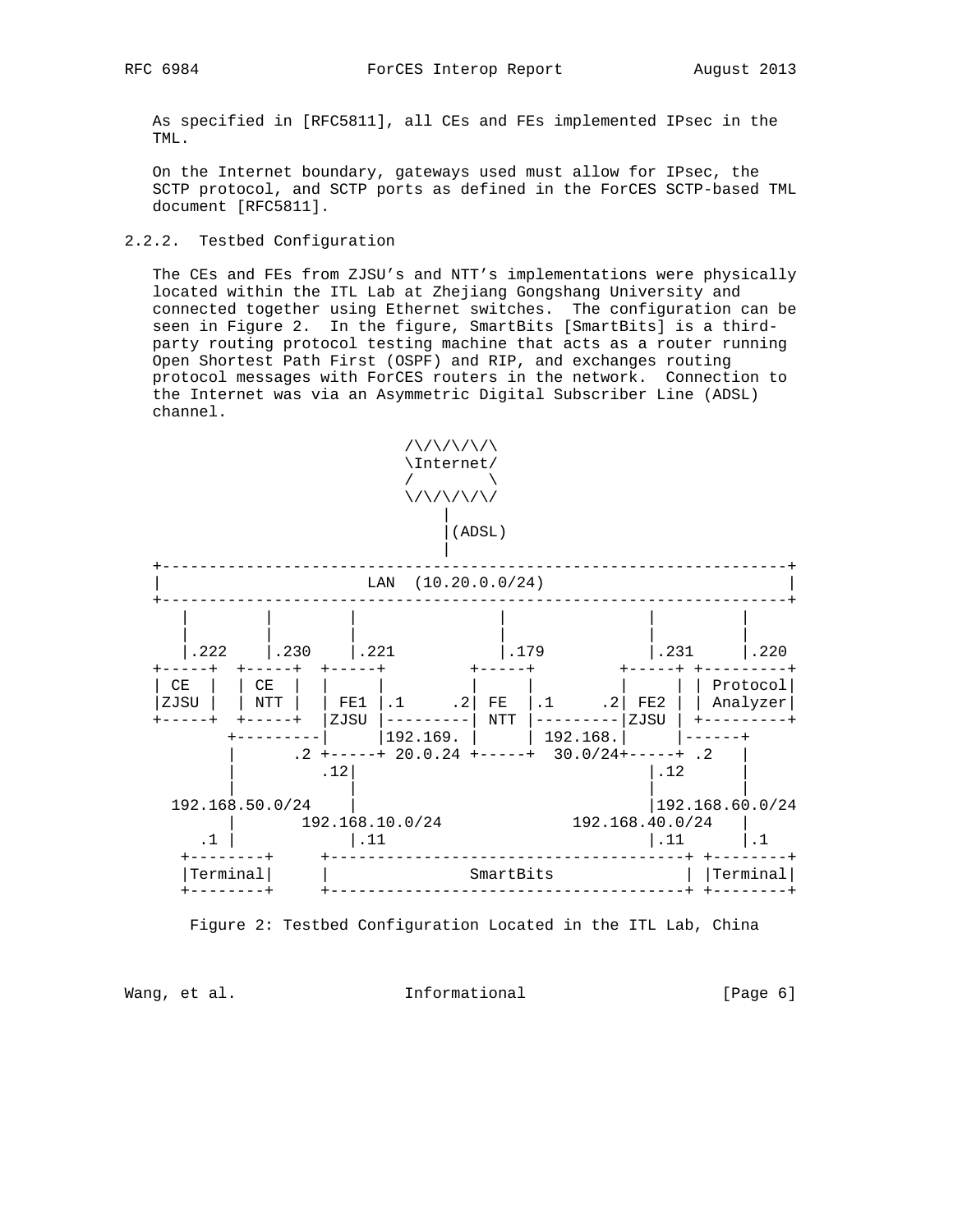The CE and FE from the UoP implementation were located within the University of Patras, Greece, and were connected together using LAN, as shown in Figure 3. Connection to the Internet was via a VPN channel.



 Figure 3: Testbed Configuration Located in the University of Patras, Greece

 The testbeds above were then able to satisfy the requirements of all interoperability test scenarios in this document.

- 3. Scenarios
- 3.1. Scenario 1 LFB Operation

 This scenario was designed to test the interoperability of LFB operations among the participants. The connection diagram for the participants is shown in Figure 4.



Figure 4: Scenario for LFB Operation

Wang, et al. 10. Informational 1. The leage 7]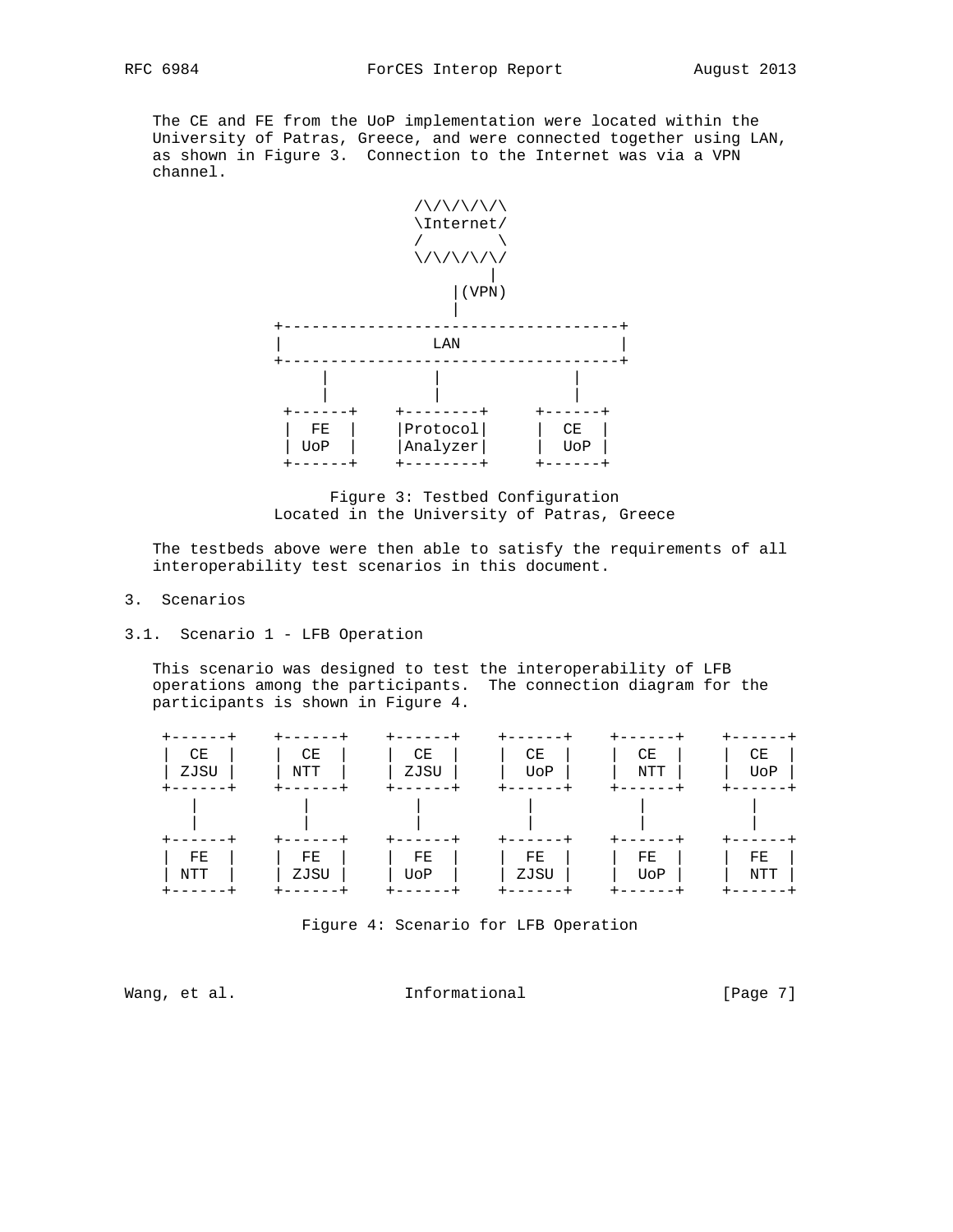In order to make interoperability more credible, the three implementers were required to carry out the test acting as a CE or FE alternatively. As a result, every LFB operation was combined with six scenarios, as shown by Figure 4.

The test scenario was designed with the following purposes.

 Firstly, the scenario was designed to verify all kinds of protocol messages with their complex data formats, which were defined in [RFC5810]. Specifically, we tried to verify the data format of a PATH-DATA-TLV with nested PATH-DATA-TLVs, and the operation (SET, GET, and DEL) of an array or an array with a nested array.

 Secondly, the scenario was designed to verify the definition of ForCES LFB Library [LFB-LIB], which defined a base set of ForCES LFB classes for typical router functions. Successful tests under this scenario would help the validity of the LFB definitions.

## 3.2. Scenario 2 - TML with IPsec

 This scenario was designed to implement a TML with IPsec, which was the requirement defined by RFC 5811. TML with IPsec was not implemented and tested in the first ForCES interoperability test, as reported in RFC 6053. For this reason, in this interoperability test, we specifically designed the test scenario to verify the TML over IPsec channel.

 In this scenario, tests on LFB operations for Scenario 1 were repeated with the difference that TML was secured via IPsec. This setup scenario allowed us to verify whether all interactions between the CE and FE could be made correctly under an IPsec TML environment.

 The connection diagram for this scenario is shown in Figure 5. Because an unfortunate problem with the test system in the UoP prevented the deployment of IPsec over TML, this test only took place between the test systems in ZJSU and NTT.

Wang, et al. 100 and 100 and 111 and 111 and 101 and 101 and 101 and 101 and 101 and 101 and 101 and 101 and 1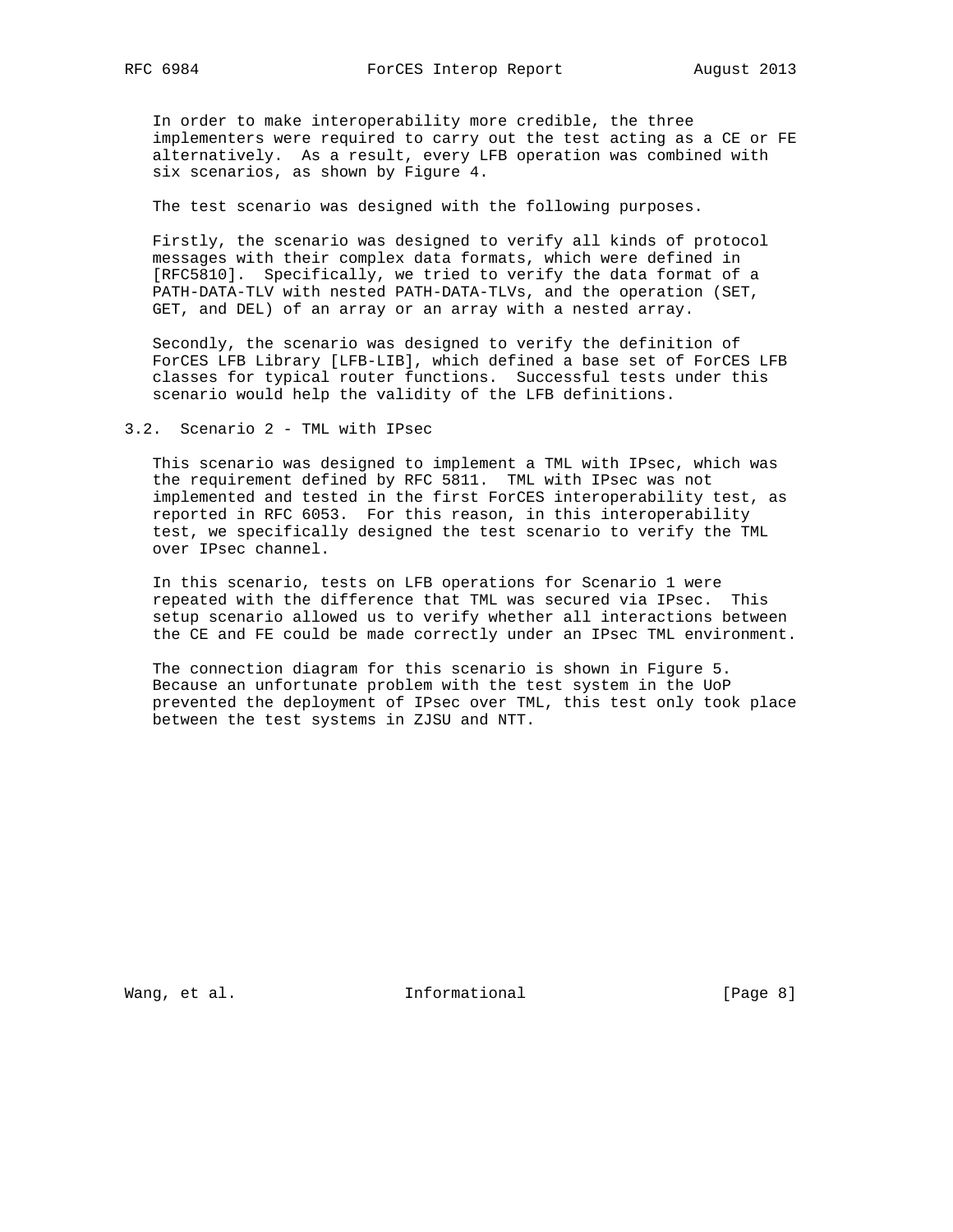

Figure 5: Scenario for LFB Operation with TML over IPsec

 In this scenario, ForCES TML was run over the IPsec channel. Implementers joined in this interoperability test using the same third-party software 'Racoon' [Racoon] to establish the IPsec channel.

 The Racoon in NetBSD is an Internet Key Exchange (IKE) daemon that performs the key exchange with the peers. Both IKEv1 and IKEv2 are supported by Racoon in Linux 2.6, and IKEv2 was adopted in the interop test. The Security Association Database (SAD) and Security Policy Database (SPD) were necessary for the test, setups of which were in the Racoon configuration file. The Encapsulating Security Payload (ESP) was specified in the SAD and SPD in the Racoon configuration file.

 ZJSU and NTT conducted a successful test with the scenario, and the IPsec requirement items in [RFC5812] were realized.

3.3. Scenario 3 - CE High Availability

 CE High Availability (CEHA) was tested based on the ForCES CEHA document [CEHA].

 The design of the setup and the scenario for the CEHA were simplified so as to focus mostly on the mechanics of the CEHA, which were:

- o Associating with more than one CE.
- o Switching to a backup CE on a master CE failure.

The connection diagram for the scenario is shown in Figure 6.

Wang, et al. The Informational The Informational [Page 9]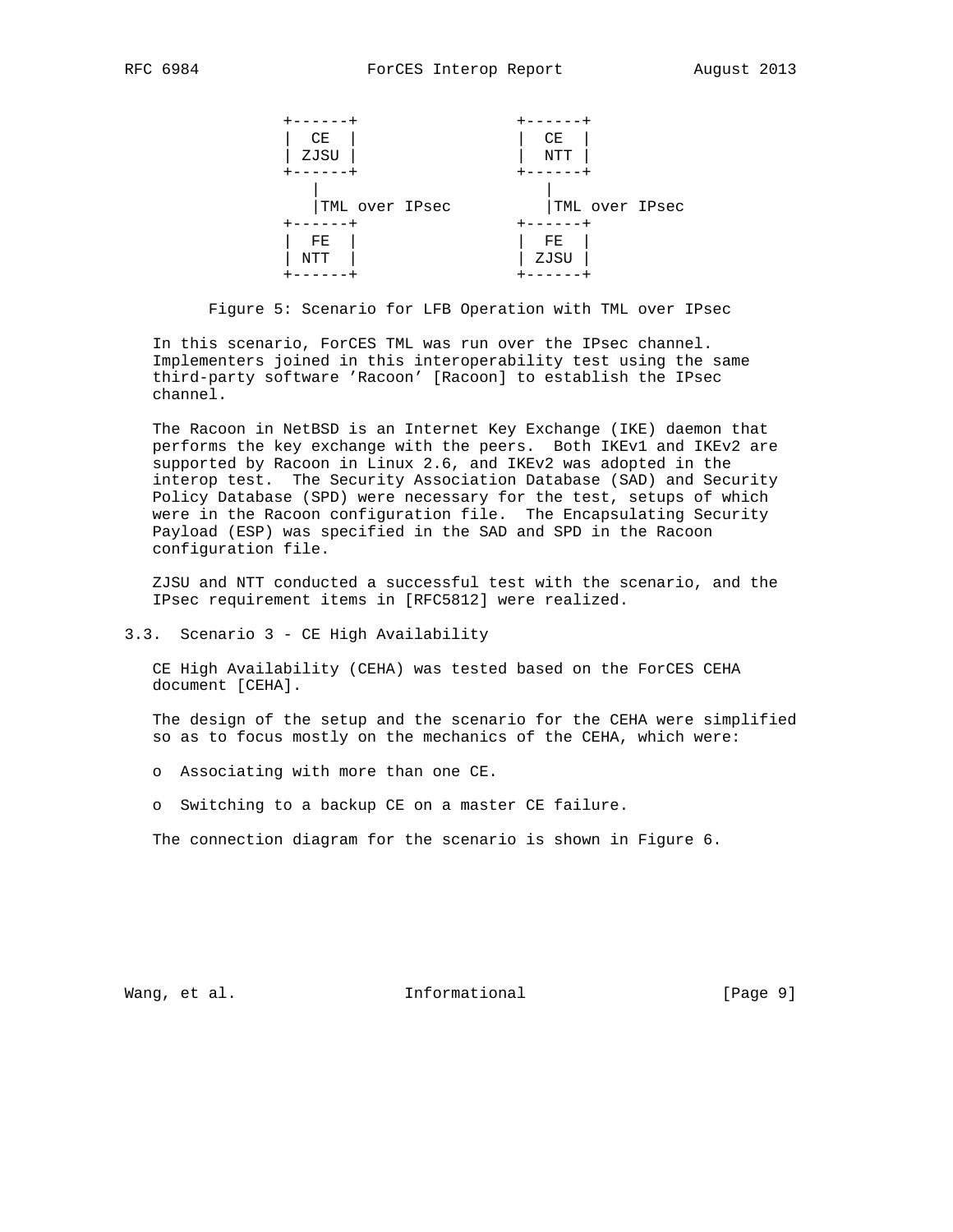

Figure 6: Scenario for CE High Availability

 In this scenario, one FE was connected and associated to a master CE and a backup CE. In the pre-association phase, the FE would be configured to have ZJSU's or NTT's CE as the master CE and the UoP's CE as the standby CE. The CEFailoverPolicy component of the FE Protocol Object LFB that specified whether the FE was in High Availability mode (value 2 or 3) would be set either in the pre association phase by the FE interface or in the post-association phase by the master CE.

 If the CEFailoverPolicy value was set to 2 or 3, the FE (in the post association phase) would attempt to connect and associate with the standby CE.

When the master CE was deemed disconnected, either by a TearDown, Loss of Heartbeats, or physically disconnected, the FE would assume that the standby CE was now the master CE. The FE would then send an Event Notification, Primary CE Down, to all associated CEs (only the standby CE in this case) with the value of the new master Control Element ID (CEID). The standby CE would then respond by sending a configuration message to the CEID component of the FE Protocol Object with its own ID to confirm that the CE considered itself the master as well.

The steps of the CEHA test scenario were as follows:

- 1. In the pre-association phase, the FE is set up with the master CE and the backup CE.
- 2. The FE connects and associates with the master CE.
- 3. When CEFailoverPolicy is set to 2 or 3, the FE connects and associates with the backup CE.

Wang, et al. 1000 and 111 Informational 1000 and 1000 and 1000 and 1000 and 1000 and 1000 and 1000 and 1000 and 1000 and 1000 and 1000 and 1000 and 1000 and 1000 and 1000 and 1000 and 1000 and 1000 and 1000 and 1000 and 10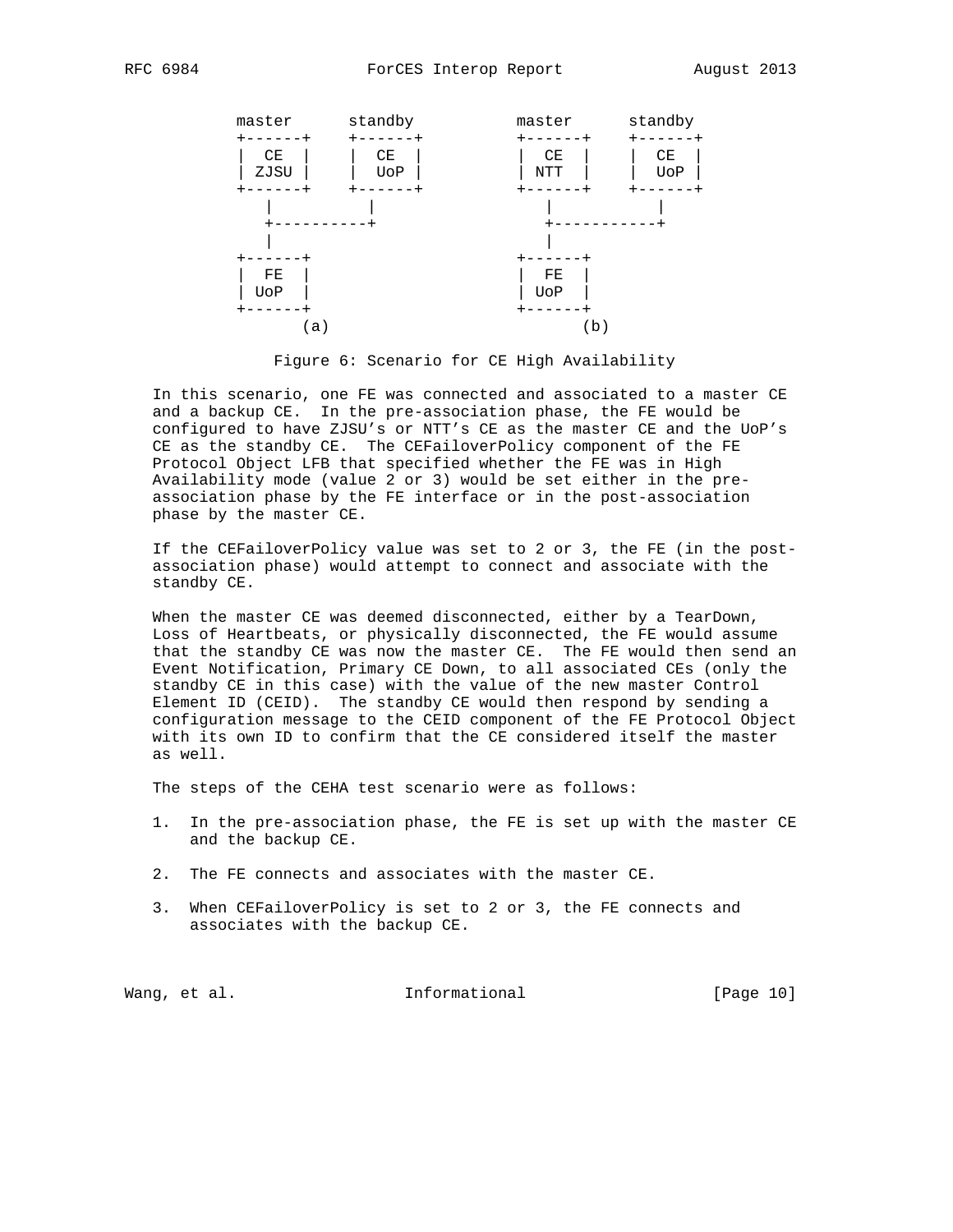- 4. Once the master CE is considered disconnected, then the FE chooses the first associated backup CE.
- 5. It sends an Event Notification that specifies the master CE is down and identifies the new master CE.
- 6. The new master CE sends a SET Configuration message to the FE; the FE then sets the CEID value to the new master CE completing the switch.
- 3.4. Scenario 4 Packet Forwarding

 This test scenario was conducted to verify LFBs like RedirectIn, RedirectOut, IPv4NextHop, and IPv4UcastLPM, which were defined by the ForCES LFB library document [LFB-LIB], and more importantly, to verify the combination of the LFBs to implement IP packet forwarding.

The connection diagram for this scenario is shown in Figure 7.

Wang, et al. 10. Informational 1. [Page 11]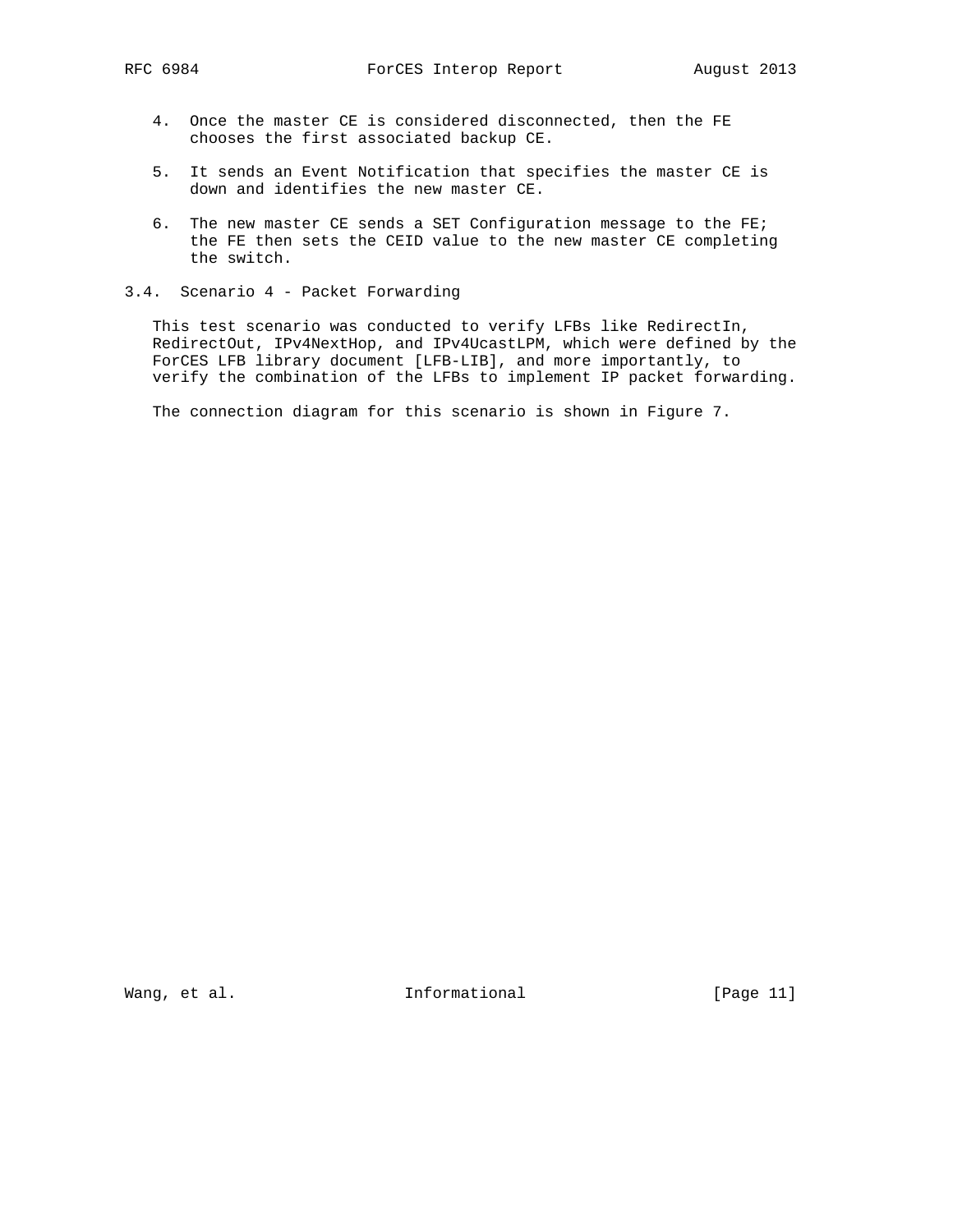



Wang, et al. 100 and 111 Informational 100 and 12 [Page 12]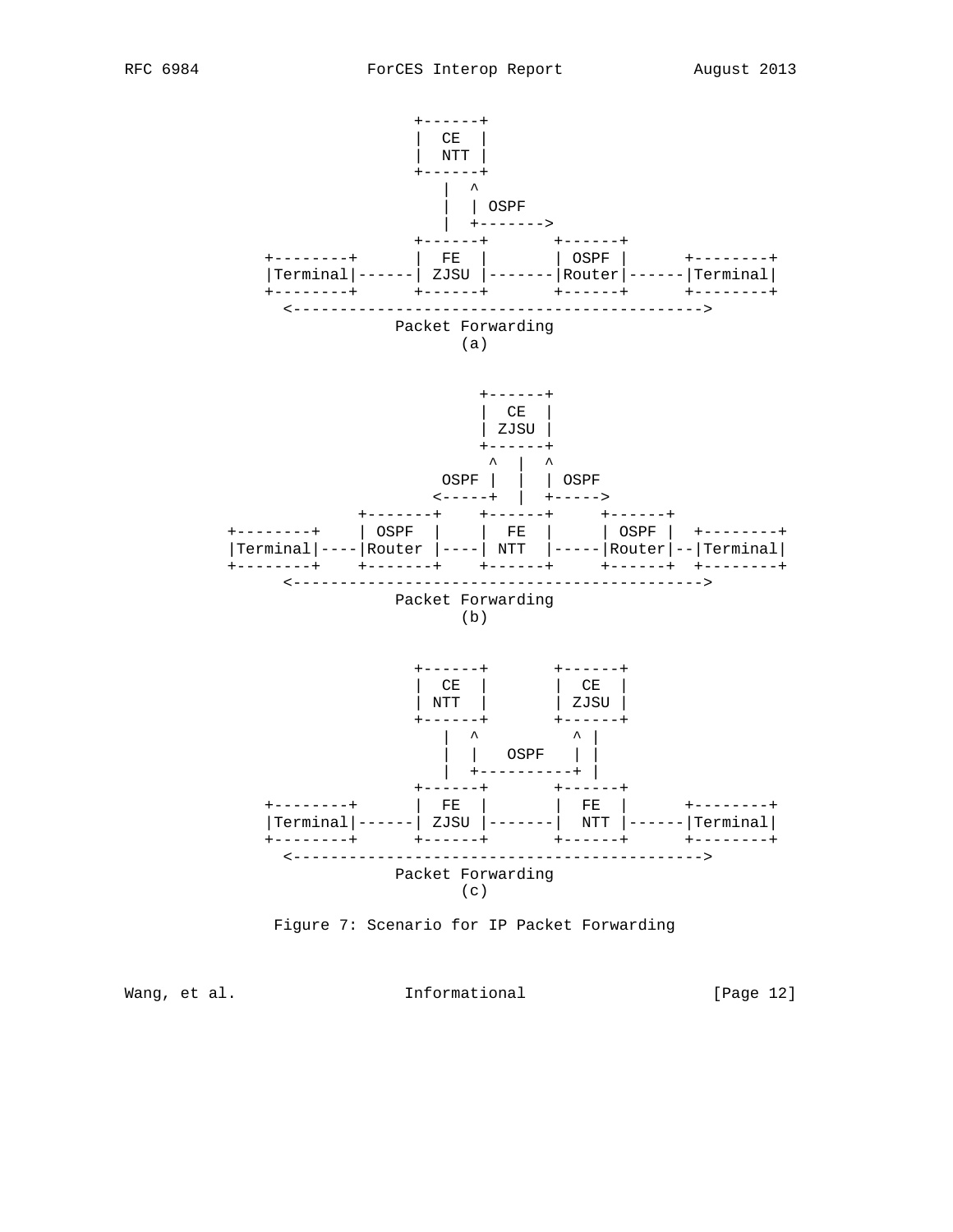In case (a), NTT's CE was connected to ZJSU's FE to form a ForCES router. A SmartBits [SmartBits] test machine equipped with routing protocol software was used to simulate an OSPF router and was connected with the ForCES router to try to exchange OSPF Hello packets and Link State Advertisement (LSA) packets among them. Terminals were simulated by SmartBits to send and receive packets. As a result, the CE in the ForCES router needed to be configured to run and support the OSPF routing protocol.

 In case (b), ZJSU'S CE was connected to NTT'S FE to form a ForCES router. Two routers running OSPF were simulated and connected to the ForCES router to test if the ForCES router could support the OSPF protocol and support packet forwarding.

 In case (c), two ForCES routers were constructed; one was with NTT's CE and ZJSU's FE, and the other was with NTT's FE and ZJSU's CE. OSPF and packet forwarding were tested in the environment.

The testing process for this scenario is shown below:

- 1. Boot terminals and routers, and set the IP addresses of their interfaces.
- 2. Boot the CE and FE.
- 3. Establish an association between the CE and FE, and set the IP addresses of the FE interfaces.
- 4. Start OSPF among the CE and routers, and set the Forwarding Information Base (FIB) on the FE.
- 5. Send packets between terminals.

Wang, et al. 10. Informational 1. [Page 13]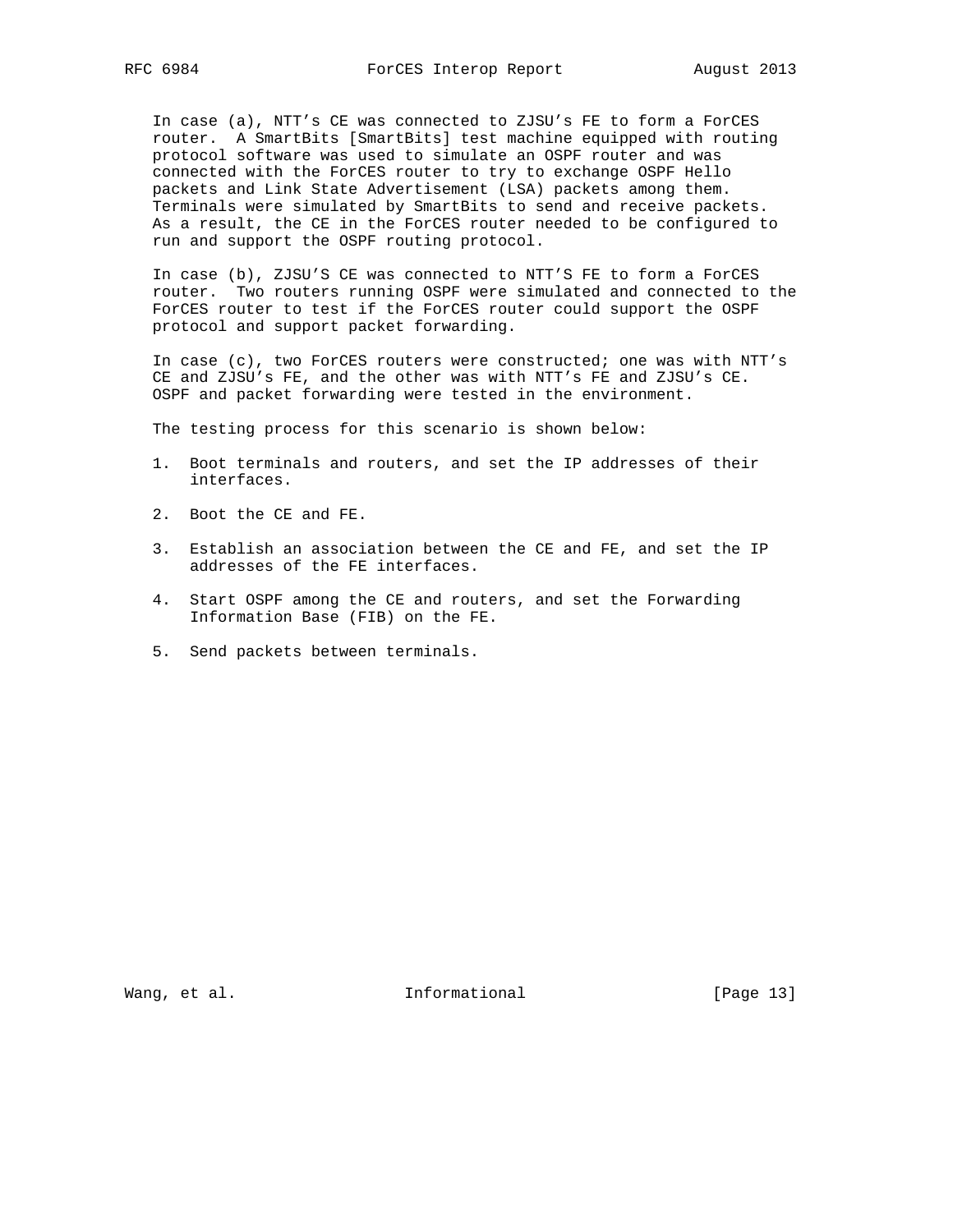# 4. Test Results

4.1. Test of LFB Operation

 The test results are reported in Figure 8. As mentioned earlier, for convenience, the following abbreviations are used in the table: "Z" for the implementation from ZJSU, "N" for the implementation from NTT, and "P" for the implementation from the UoP.

| $Test$ #       | CE                                                           | $FE(s)  $ Oper                                          |            | LFB         | Component<br>/Capability | Result                                                         |
|----------------|--------------------------------------------------------------|---------------------------------------------------------|------------|-------------|--------------------------|----------------------------------------------------------------|
| $\mathbf{1}$   | Ζ<br>N<br>$\, {\bf P}$<br>$\rm N$<br>$\mathbf P$             | $\rm N$<br>Z<br>$\mathbf{Z}$<br>$\, {\bf P}$<br>N       | <b>GET</b> | FEObject    | LFBTopology              | Success<br>Success<br>Success<br>Success<br>Success            |
| $\overline{2}$ | Ζ<br>N<br>$\rm{Z}$<br>$\, {\bf P}$<br>N<br>$\, {\bf P}$      | N<br>Ζ<br>$\, {\bf P}$<br>Ζ<br>$\mathbf P$<br>N         | <b>GET</b> | FEObject    | LFBSelector              | Success<br>Success<br>Success<br>Success<br>Success<br>Success |
| 3              | Ζ<br>N<br>Ζ<br>$\mathbf P$<br>N<br>$\mathbf P$               | N<br>Ζ<br>$\mathbf P$<br>Ζ<br>$\, {\bf P}$<br>N         | <b>GET</b> | EtherPHYCop | PHYPortID                | Success<br>Success<br>Success<br>Success<br>Success<br>Success |
| $\overline{4}$ | Ζ<br>N<br>$\rm{Z}$<br>$\, {\bf P}$<br>N<br>$\mathbf P$       | N<br>Ζ<br>$\, {\bf P}$<br>Ζ<br>$\, {\bf P}$<br>N        | <b>GET</b> | EtherPHYCop | AdminStatus              | Success<br>Success<br>Success<br>Success<br>Success<br>Success |
| 5              | Ζ<br>$\rm N$<br>$\rm{Z}$<br>$\, {\bf P}$<br>N<br>$\mathbf P$ | N<br>$\rm{Z}$<br>$\, {\bf P}$<br>Ζ<br>$\, {\bf P}$<br>N | <b>GET</b> | EtherPHYCop | OperStatus               | Success<br>Success<br>Success<br>Success<br>Success<br>Success |

Wang, et al. 10. Informational 1. [Page 14]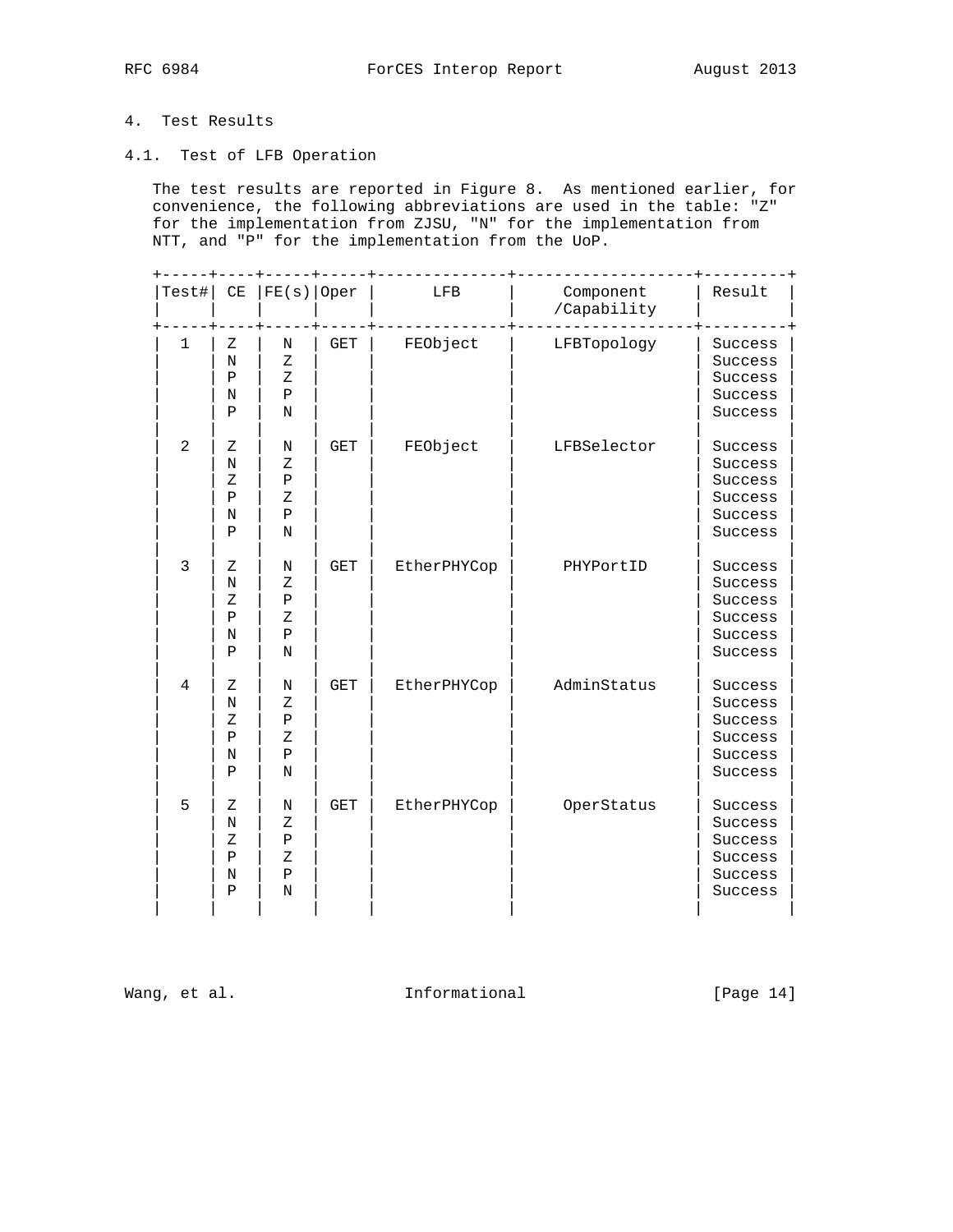| 6  | Ζ<br>N<br>Ζ<br>Ρ<br>Ν<br>Ρ                  | Ν<br>Ζ<br>Ρ<br>Ζ<br>Ρ<br>N            | GET        | EtherPHYCop | AdminLinkSpeed    | Success<br>Success<br>Success<br>Success<br>Success<br>Success |
|----|---------------------------------------------|---------------------------------------|------------|-------------|-------------------|----------------------------------------------------------------|
| 7  | Ζ<br>Ν<br>Ζ<br>Ρ<br>Ν<br>Ρ                  | Ν<br>Ζ<br>Ρ<br>Ζ<br>Ρ<br>N            | <b>GET</b> | EtherPHYCop | OperLinkSpeed     | Success<br>Success<br>Success<br>Success<br>Success<br>Success |
| 8  | Ζ<br>Ν<br>Ζ<br>Ρ<br>Ν<br>Ρ                  | Ν<br>Ζ<br>Ρ<br>Ζ<br>$\, {\bf P}$<br>N | GET        | EtherPHYCop | AdminDuplexSpeed  | Success<br>Success<br>Success<br>Success<br>Success<br>Success |
| 9  | Ζ<br>N<br>Ζ<br>$\, {\bf P}$<br>N<br>Ρ       | Ν<br>Ζ<br>Ρ<br>Ζ<br>$\, {\bf P}$<br>Ν | GET        | EtherPHYCop | OperDuplexSpeed   | Success<br>Success<br>Success<br>Success<br>Success<br>Success |
| 10 | Ζ<br>Ν<br>Ζ<br>Ρ<br>Ν<br>Ρ                  | Ν<br>Ζ<br>Ρ<br>Ζ<br>Ρ<br>Ν            | GET        | EtherPHYCop | CarrierStatus     | Success<br>Success<br>Success<br>Success<br>Success<br>Success |
| 11 | Ζ<br>N<br>Ζ<br>Ρ<br>Ν<br>P                  | Ν<br>Ζ<br>$\, {\bf P}$<br>Ζ<br>Ρ<br>N | GET        | EtherMACIn  | AdminStatus       | Success<br>Success<br>Success<br>Success<br>Success<br>Success |
| 12 | Ζ<br>$\rm N$<br>Ζ<br>$\, {\bf P}$<br>N<br>Ρ | N<br>Ζ<br>Ρ<br>Ζ<br>${\tt P}$<br>N    | GET        | EtherMACIn  | LocalMacAddresses | Success<br>Success<br>Success<br>Success<br>Success<br>Success |

Wang, et al. 10 1nformational 11 [Page 15]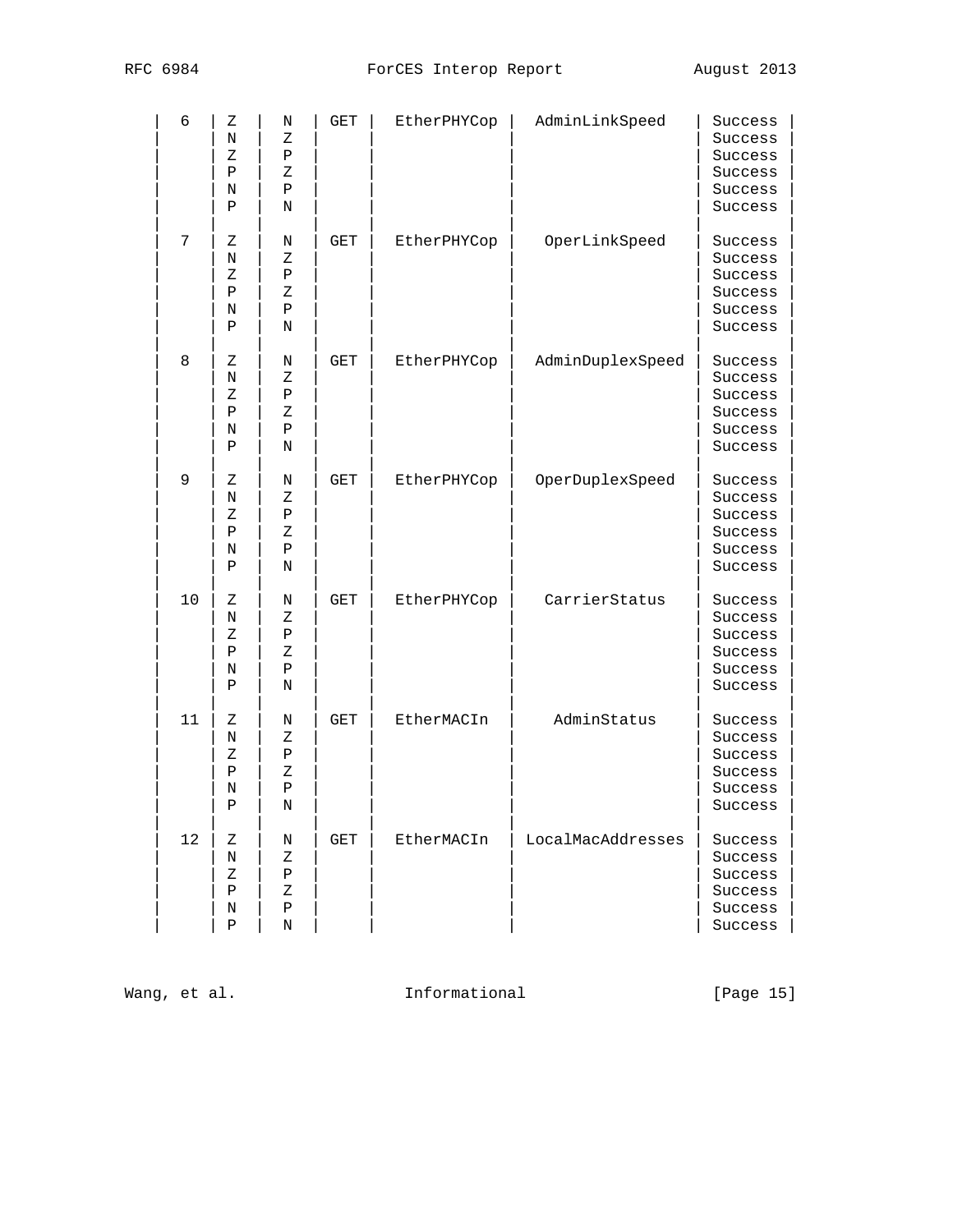| RFC 6984 |                       | August 2013 |  |
|----------|-----------------------|-------------|--|
|          | ForCES Interop Report |             |  |

| 13 | Ζ<br>N<br>Ζ<br>Ρ<br>N<br>P                  | N<br>Ζ<br>Ρ<br>Ζ<br>Ρ<br>N | <b>GET</b> | EtherMACIn  | L2Bridging<br>PathEnable | Success<br>Success<br>Success<br>Success<br>Success<br>Success |
|----|---------------------------------------------|----------------------------|------------|-------------|--------------------------|----------------------------------------------------------------|
| 14 | Ζ<br>N<br>Ζ<br>$\mathbf{P}$<br>N<br>$\rm P$ | Ν<br>Ζ<br>Ρ<br>Ζ<br>Ρ<br>N | GET        | EtherMACIn  | PromiscuousMode          | Success<br>Success<br>Success<br>Success<br>Success<br>Success |
| 15 | Ζ<br>N<br>Ζ<br>Ρ<br>N<br>P                  | Ν<br>Ζ<br>Ρ<br>Ζ<br>Ρ<br>N | GET        | EtherMACIn  | TxFlowControl            | Success<br>Success<br>Success<br>Success<br>Success<br>Success |
| 16 | Ζ<br>N<br>Ζ<br>$\rm P$<br>Ν<br>Ρ            | Ν<br>Ζ<br>Ρ<br>Ζ<br>Ρ<br>N | <b>GET</b> | EtherMACIn  | RxFlowControl            | Success<br>Success<br>Success<br>Success<br>Success<br>Success |
| 17 | Ζ<br>N<br>Ζ<br>P<br>N<br>$\mathbf{P}$       | Ν<br>Ζ<br>Ρ<br>Ζ<br>Ρ<br>N | <b>GET</b> | EtherMACIn  | MACInStats               | Success<br>Success<br>Success<br>Success<br>Success<br>Success |
| 18 | Ζ<br>N<br>Ζ<br>Ρ<br>N<br>Ρ                  | Ν<br>Ζ<br>Ρ<br>Ζ<br>Ρ<br>N | GET        | EtherMACOut | AdminStatus              | Success<br>Success<br>Success<br>Success<br>Success<br>Success |

Wang, et al. The Informational Formational [Page 16]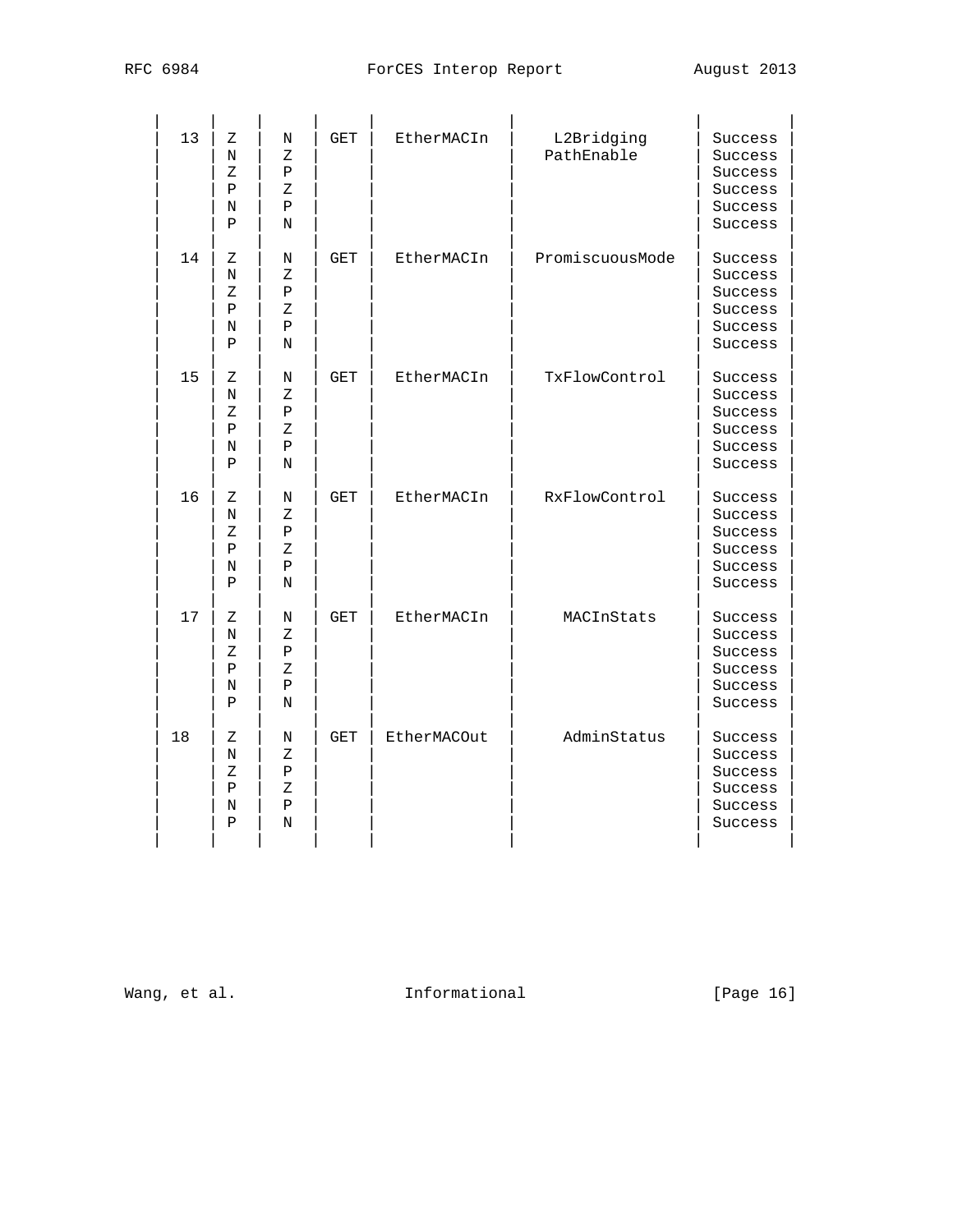| 19 | Ζ<br>Ν<br>Ζ<br>Ρ<br>Ν<br>Ρ            | Ν<br>Ζ<br>$\, {\bf P}$<br>Ζ<br>Ρ<br>Ν | GET        | EtherMACOut | MTU                 | Success<br>Success<br>Success<br>Success<br>Success<br>Success |
|----|---------------------------------------|---------------------------------------|------------|-------------|---------------------|----------------------------------------------------------------|
| 20 | Ζ<br>Ν<br>Ζ<br>Ρ<br>Ν<br>Ρ            | Ν<br>Ζ<br>Ρ<br>Ζ<br>Ρ<br>N            | GET        | EtherMACOut | TxFlowControl       | Success<br>Success<br>Success<br>Success<br>Success<br>Success |
| 21 | Ζ<br>Ν<br>Ζ<br>Ρ<br>Ν<br>$\, {\bf P}$ | Ν<br>Ζ<br>$\, {\bf P}$<br>Ζ<br>Ρ<br>Ν | GET        | EtherMACOut | TxFlowControl       | Success<br>Success<br>Success<br>Success<br>Success<br>Success |
| 22 | Ζ<br>Ν<br>Ζ<br>$\, {\bf P}$<br>Ν<br>P | Ν<br>Ζ<br>Ρ<br>Ζ<br>$\, {\bf P}$<br>Ν | GET        | EtherMACOut | MACOutStats         | Success<br>Success<br>Success<br>Success<br>Success<br>Success |
| 23 | Ζ<br>Ν<br>Ζ<br>$\, {\bf P}$<br>Ν<br>Ρ | Ν<br>Ζ<br>Ρ<br>Ζ<br>Ρ<br>Ν            | <b>GET</b> | ARP         | PortV4AddrInfoTable | Success<br>Success<br>Success<br>Success<br>Success<br>Success |
| 24 | Ζ<br>Ν<br>Ζ<br>$\, {\bf P}$<br>Ν<br>Ρ | Ν<br>Ζ<br>Ρ<br>Ζ<br>Ρ<br>N            | SET        | ARP         | PortV4AddrInfoTable | Success<br>Success<br>Success<br>Success<br>Success<br>Success |
| 25 | Ζ<br>N<br>Ζ<br>Ρ<br>Ν<br>Ρ            | Ν<br>Ζ<br>$\, {\bf P}$<br>Ζ<br>Ρ<br>Ν | DEL        | ARP         | PortV4AddrInfoTable | Success<br>Success<br>Success<br>Success<br>Success<br>Success |

Wang, et al. 1nformational 1999 [Page 17]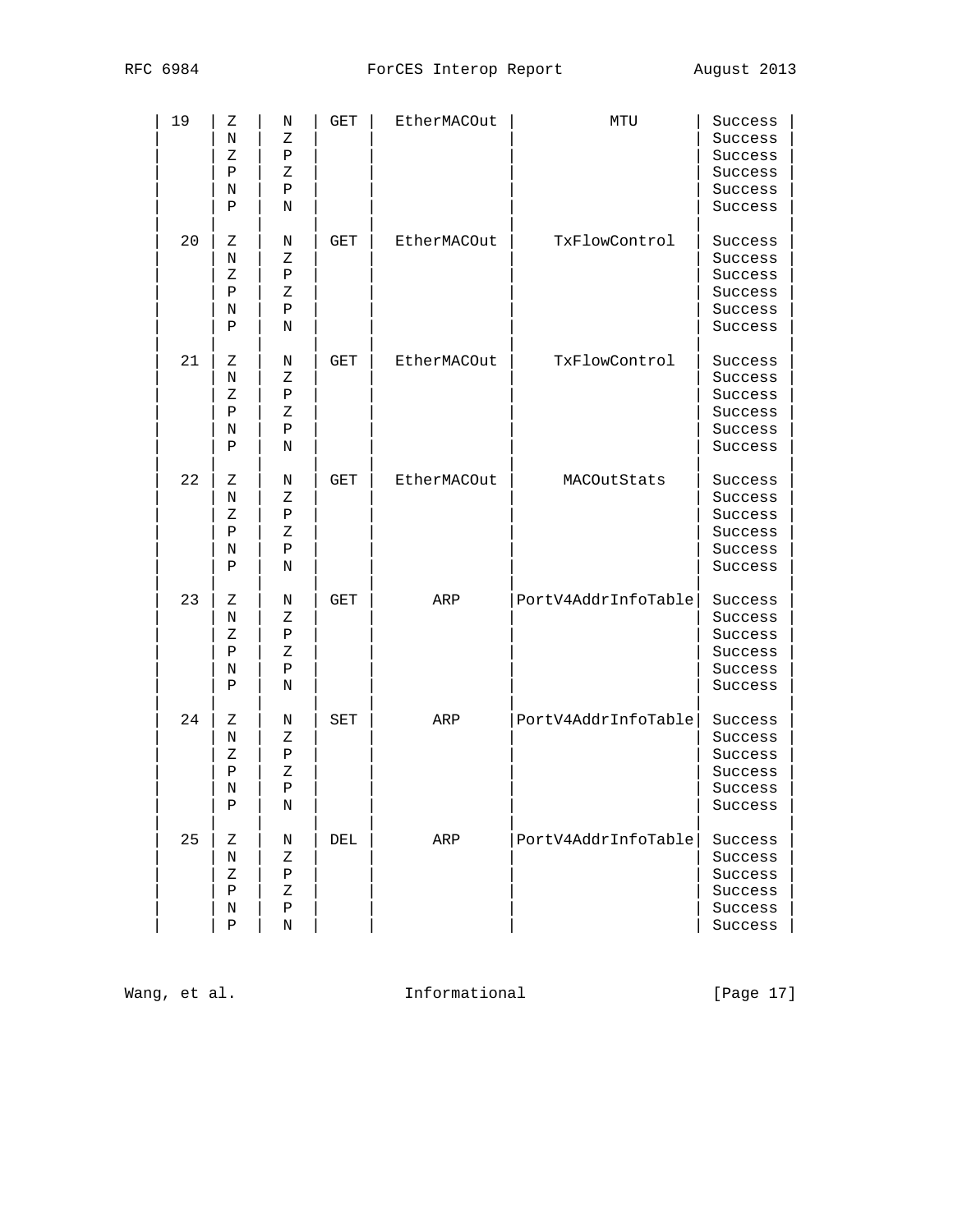| 26 | Ζ<br>N<br>Ζ<br>$\rm P$<br>Ν<br>Ρ        | N<br>Ζ<br>Ρ<br>Ζ<br>Ρ<br>N        | <b>SET</b> | EtherMACIn   | LocalMACAddresses | Success<br>Success<br>Success<br>Success<br>Success<br>Success |
|----|-----------------------------------------|-----------------------------------|------------|--------------|-------------------|----------------------------------------------------------------|
| 27 | Ζ<br>N<br>Ζ<br>Ρ<br>N<br>P              | Ν<br>Ζ<br>Ρ<br>$\rm{Z}$<br>Ρ<br>N | SET        | EtherMACIn   | MTU               | Success<br>Success<br>Success<br>Success<br>Success<br>Success |
| 28 | Ζ<br>N<br>$\rm{Z}$<br>$\rm P$<br>N<br>Ρ | Ν<br>Ζ<br>Ρ<br>Ζ<br>Ρ<br>N        | SET        | IPv4NextHop  | IPv4NextHopTable  | Success<br>Success<br>Success<br>Success<br>Success<br>Success |
| 29 | Ζ<br>N<br>Ζ<br>Ρ<br>Ν<br>Ρ              | Ν<br>Ζ<br>Ρ<br>Ζ<br>Ρ<br>N        | SET        | IPv4UcastLPM | IPv4PrefixTable   | Success<br>Success<br>Success<br>Success<br>Success<br>Success |
| 30 | Ζ<br>N<br>Ζ<br>Ρ<br>Ν<br>Ρ              | Ν<br>Ζ<br>Ρ<br>Ζ<br>Ρ<br>N        | DEL        | IPv4NextHop  | IPv4NextHopTable  | Success<br>Success<br>Success<br>Success<br>Success<br>Success |
| 31 | Ζ<br>N<br>Ζ<br>Ρ<br>N<br>P              | Ν<br>Ζ<br>Ρ<br>Ζ<br>Ρ<br>N        | DEL        | IPv4UcastLPM | IPv4PrefixTable   | Success<br>Success<br>Success<br>Success<br>Success<br>Success |

Wang, et al. The Informational Formational [Page 18]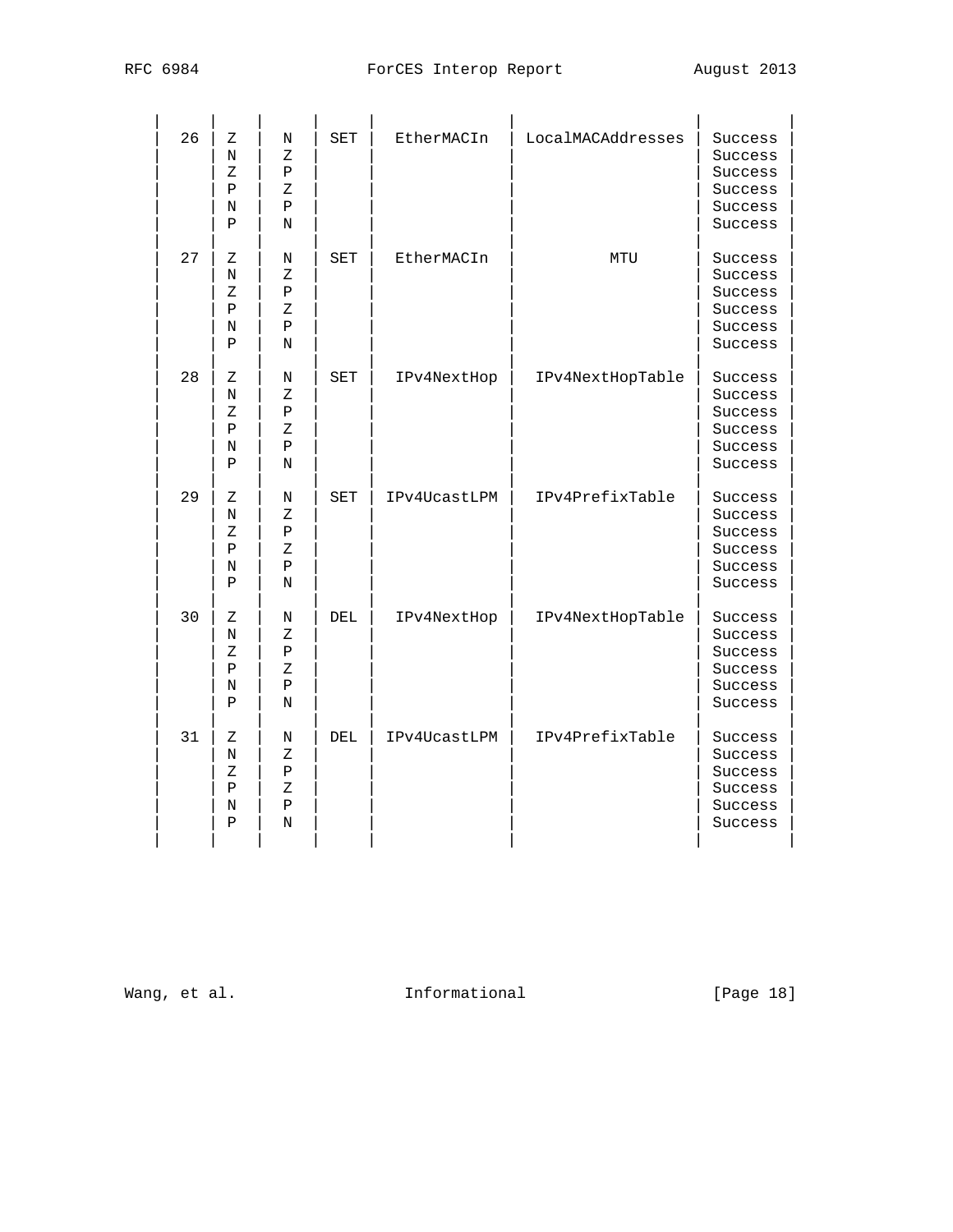| 32 | Z<br>N<br>Ζ<br>$\rm P$<br>N<br>$\mathbf{P}$                 | N<br>$\mathbf{Z}$<br>Ρ<br>Ζ<br>$\mathbf P$<br>N             | <b>SET</b> | EtherPHYCop           | AdminStatus     | Success<br>Success<br>Success<br>Success<br>Success<br>Success |
|----|-------------------------------------------------------------|-------------------------------------------------------------|------------|-----------------------|-----------------|----------------------------------------------------------------|
| 33 | Z<br>N<br>Ζ<br>$\mathbf P$<br>N<br>$\mathbf{P}$             | N<br>Ζ<br>$\, {\bf P}$<br>$\mathbf{Z}$<br>$\, {\bf P}$<br>N | <b>SET</b> | Ether<br>Classifier   | VlanInputTable  | Success<br>Success<br>Success<br>Success<br>Success<br>Success |
| 34 | $\mathbf{Z}$<br>N<br>Ζ<br>$\mathbf{P}$<br>N<br>$\mathbf{P}$ | N<br>Ζ<br>P<br>Ζ<br>$\mathbf P$<br>N                        | DEL        | Ether<br>Classifier   | VlanInputTable  | Success<br>Success<br>Success<br>Success<br>Success<br>Success |
| 35 | Ζ<br>N<br>Ζ<br>P<br>N<br>$\mathbf{P}$                       | N<br>Ζ<br>Ρ<br>Ζ<br>$\, {\bf P}$<br>N                       | SET        | Ether<br>Encapsulator | VlanOutputTable | Success<br>Success<br>Success<br>Success<br>Success<br>Success |
| 36 | Ζ<br>N<br>Ζ<br>P<br>N<br>$\mathbf{P}$                       | N<br>Ζ<br>$\, {\bf P}$<br>Ζ<br>Ρ<br>N                       | DEL        | Ether<br>Encapsulator | VlanOutputTable | Success<br>Success<br>Success<br>Success<br>Success<br>Success |

Figure 8: Test Results for LFB Operation

Note on tests #1 and #2:

 On the wire format of encapsulation on array, only the case of FULLDATA-TLV vs. SPARSEDATA-TLV was tested.

When we use the ForCES protocol, it is very common for the CE to use the FEobject LFB to get information on LFBs and their topology in the FE. Hence, the two tests were specifically made.

Wang, et al. 10. Informational 1. [Page 19]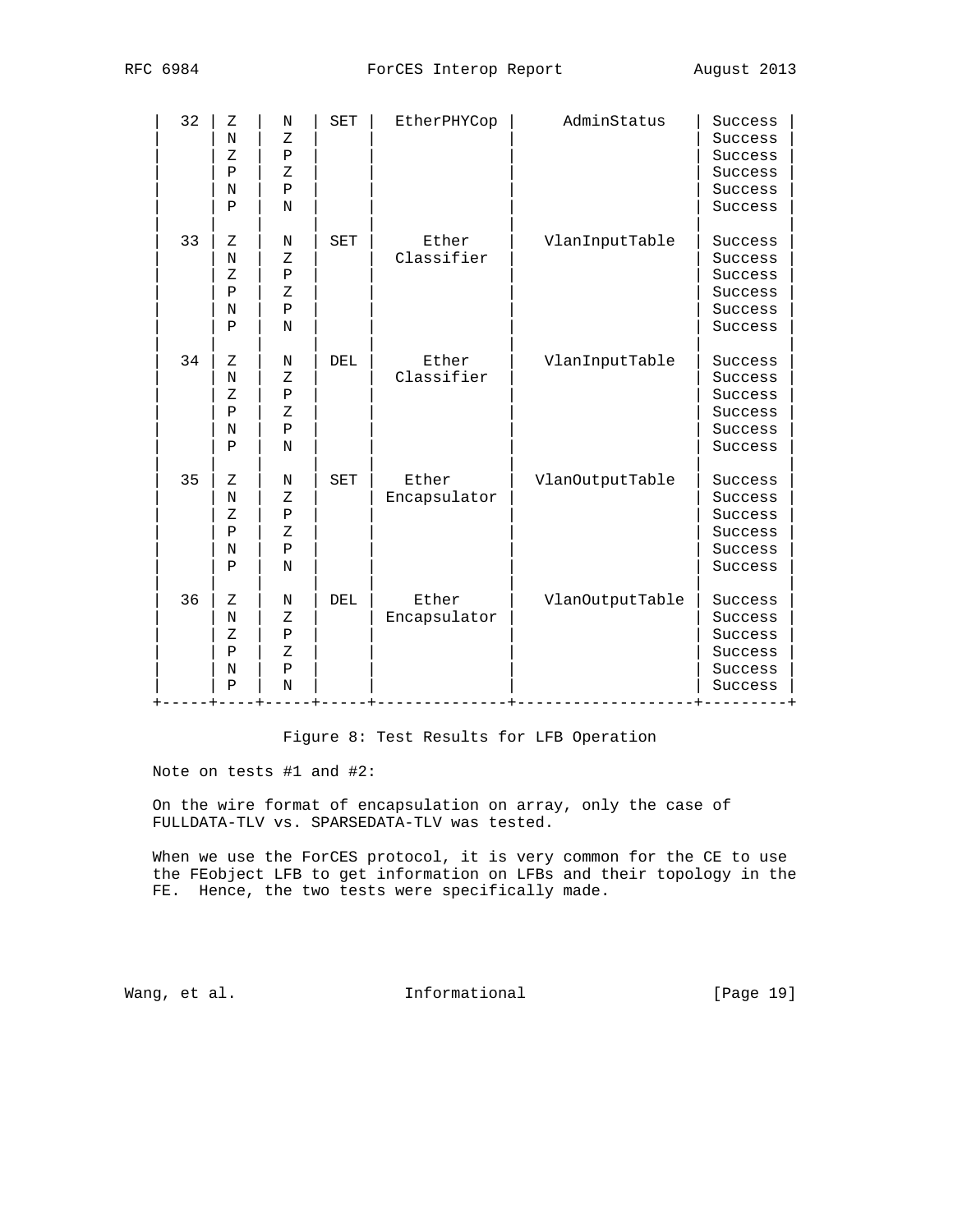## 4.2. Test of TML with IPsec

 In this scenario, the ForCES TML was run over IPsec. Implementers joined this interoperability test and used the same third-party tool software 'Racoon' [Racoon] to establish the IPsec channel. Typical LFB operation tests as in Scenario 1 were repeated with the IPsec-enabled TML.

 As mentioned, this scenario only took place between implementers from ZJSU and NTT.

| Test#          | CE     | FE(S)   | Oper       | LFB                 | Component/<br>Capability | Result             |
|----------------|--------|---------|------------|---------------------|--------------------------|--------------------|
|                | Ζ<br>N | N<br>Ζ  | <b>GET</b> | FEObject            | LFBTopology              | Success<br>Success |
| $\overline{2}$ | Z<br>N | N<br>Ζ  | <b>GET</b> | FEObject            | LFBSelectors             | Success<br>Success |
| 3              | Ζ<br>N | N<br>7. | SET        | Ether<br>Classifier | VlanInputTable           | Success<br>Success |
| 4              | Ζ<br>N | N<br>Ζ  | DEL        | Ether<br>Classifier | VlanInputTable           | Success<br>Success |
|                |        |         |            |                     |                          |                    |

The TML with IPsec test results are reported in Figure 9.

#### Figure 9: Test Results for TML with IPsec

## 4.3. Test of CE High Availability

 In this scenario, one FE connected and associated with a master CE and a backup CE. When the master CE was deemed disconnected, the FE attempted to find another associated CE to become the master CE.

 The CEHA scenario, as described in Scenario 3, was completed successfully for both setups.

 Due to a bug in one of the FEs, an interesting issue was caught: it was observed that the buggy FE took up to a second to failover. It was eventually found that the issue was due to the FE's prioritization of the different CEs. All messages from the backup CE were being ignored unless the master CE was disconnected.

Wang, et al. 1000 and 111 Informational 1000 and 1000 and 1000 and 1000 and 1000 and 1000 and 1000 and 1000 and 1000 and 1000 and 1000 and 1000 and 1000 and 1000 and 1000 and 1000 and 1000 and 1000 and 1000 and 1000 and 10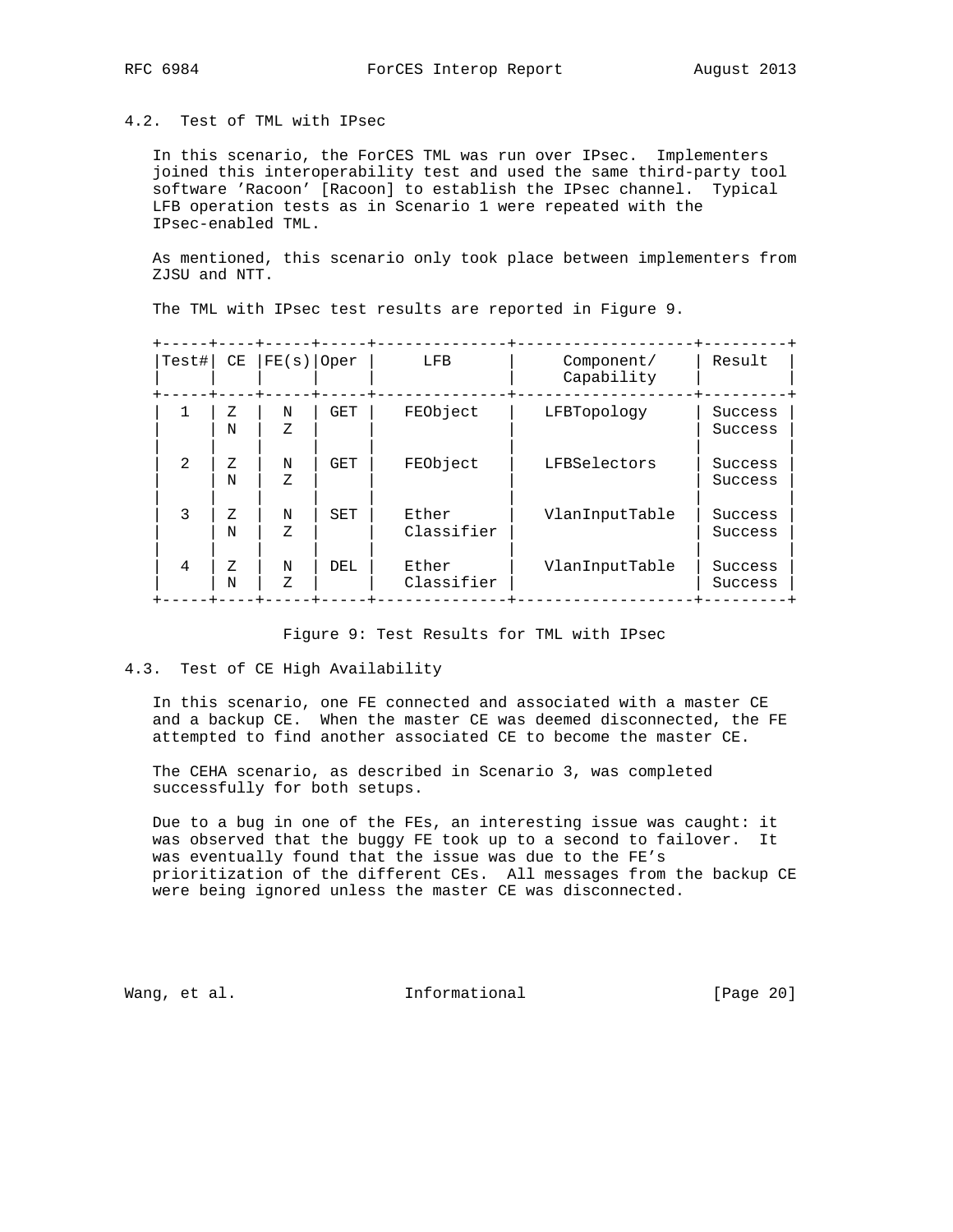While the bug was fixed and the CEHA scenario was completed successfully, the authors felt it was important to capture the implementation issue in this document. The recommended approach is the following:

- o The FE should receive and handle messages first from the master CE on all priority channels to maintain proper functionality and then receive and handle messages from the backup CEs.
- o Only when the FE is attempting to associate with the backup CEs should the FE receive and handle messages per priority channel from all CEs. When all backup CEs are associated with or deemed unreachable, then the FE should return to receiving and handling messages first from the master CE.
- 4.4. Test of Packet Forwarding

 As described in the ForCES LFB library [LFB-LIB], packet forwarding is implemented by a set of LFB classes that compose a processing path for packets. In this test scenario, as shown in Figure 7, a ForCES router running the OSPF protocol was constructed. In addition, a set of LFBs including RedirectIn, RedirectOut, IPv4UcastLPM, and IPv4NextHop were used. RedirectIn and RedirectOut LFBs redirected OSPF Hello and LSA packets from and to the CE. A SmartBits [SmartBits] test machine was used to simulate an OSPF router and exchange the OSPF Hello and LSA packets with the CE in the ForCES router.

 In Figure 7, cases (a) and (b) both need a RedirectIn LFB to send OSPF packets generated by the CE to the FE by use of ForCES packet redirect messages. The OSPF packets were further sent to an outside OSPF router by the FE via forwarding LFBs, including IPv4NextHop and IPv4UcastLPM. A RedirectOut LFB in the FE was used to send OSPF packets received from outside the OSPF router to the CE by ForCES packet redirect messages.

 By running OSPF, the CE in the ForCES router could generate new routes and load them to the routing table in the FE. The FE was then able to forward packets according to the routing table.

The test results are shown in Figure 10.

Wang, et al. The Informational The Informational [Page 21]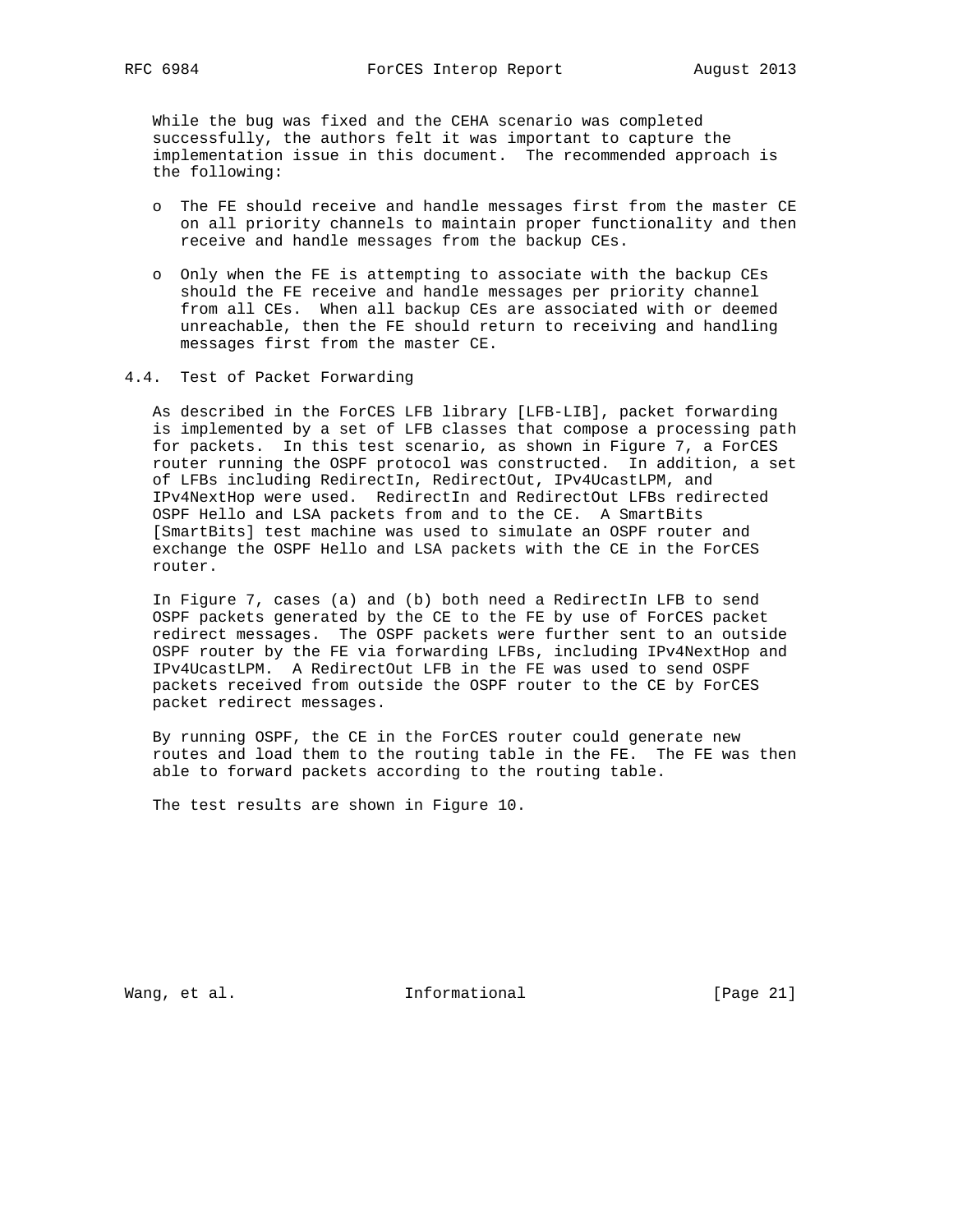|    |   | Test#  CE   FE(s) | Item                                                 | LFBs Related                                             | Result  |
|----|---|-------------------|------------------------------------------------------|----------------------------------------------------------|---------|
| 1  | N | Ζ                 | IPv4NextHopTable SET                                 | IPv4NextHop                                              | Success |
| 2  | N | Ζ                 | IPv4PrefixTable SET                                  | IPv4UcastLPM                                             | Success |
| 3  | Ν | Ζ                 | Redirect OSPF packet from<br>CE to SmartBits         | RedirectIn                                               | Success |
| 4  | N | Ζ                 | Redirect OSPF packet from<br>SmartBits to CE         | RedirectOut                                              | Success |
| 5  | N | Ζ                 | Metadata in<br>redirect message                      | RedirectOut<br>RedirectIn                                | Success |
| 6  | N | Ζ                 | OSPF neighbor discovery                              | RedirectOut<br>RedirectIn                                | Success |
| 7  | N | Ζ                 | OSPF DD exchange                                     | RedirectOut<br>RedirectIn<br>IPv4NextHop                 | Success |
| 8  | Ν | Ζ                 | OSPF LSA exchange                                    | RedirectOut<br>RedirectIn<br>IPv4NextHop<br>IPv4UcastLPM | Success |
| 9  | N | Ζ                 | Data Forwarding                                      | RedirectOut<br>RedirectIn<br>IPv4NextHop<br>IPv4UcastLPM | Success |
| 10 | Ζ | Ν                 | IPv4NextHopTable SET                                 | IPv4NextHop                                              | Success |
| 11 | Ζ | Ν                 | IPv4PrefixTable SET                                  | IPv4UcastLPM                                             | Success |
| 12 | Ζ | Ν                 | Redirect OSPF packet from<br>CE to other OSPF router | RedirectIn                                               | Success |
| 13 | Ζ | Ν                 | Redirect OSPF packet from<br>other OSPF router to CE | RedirectOut                                              | Success |
| 14 | Ζ | Ν                 | Metadata in<br>redirect message                      | RedirectOut<br>RedirectIn                                | Success |
| 15 | Ζ | Ν                 | OSPF neighbor discovery                              | RedirectOut<br>RedirectIn                                | Success |

Wang, et al. 1nformational 1999 [Page 22]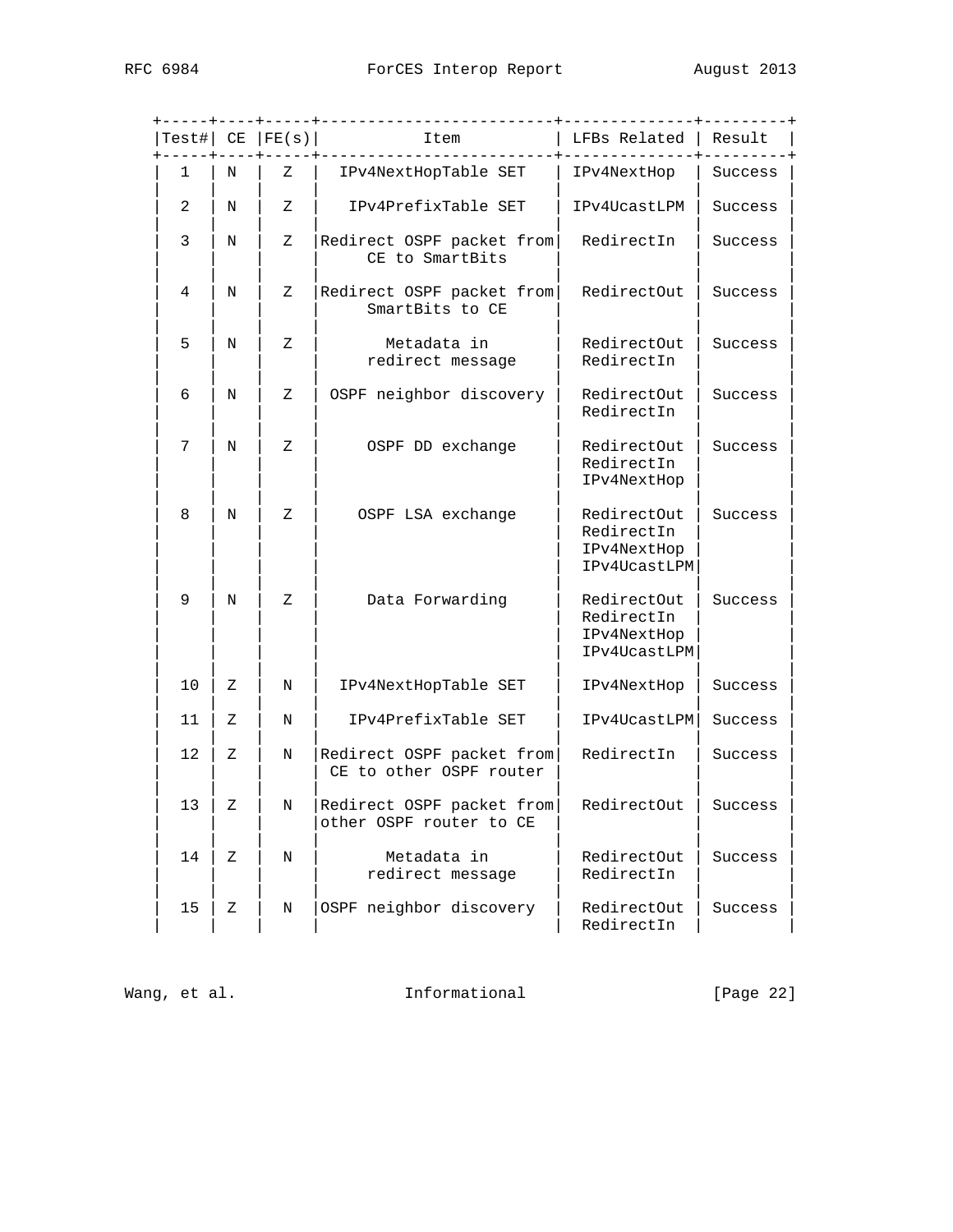| 16 | 7. | N | OSPF DD exchange  | RedirectOut<br>RedirectIn<br>IPv4NextHop                 | Failure |
|----|----|---|-------------------|----------------------------------------------------------|---------|
| 17 | 7. | N | OSPF LSA exchange | RedirectOut<br>RedirectIn<br>IPv4NextHop<br>IPv4UcastLPM | Failure |

Figure 10: Test Results for Packet Forwarding

#### Note on tests #3 to #9:

 During the test, OSPF packets received from the CE were found by Ethereal/Wireshark to have checksum errors in the FE. Because the test time was quite limited, the implementer of the CE did not make an effort to find and solve the checksum error; instead, the FE had tried to correct the checksum in order to not let the SmartBits drop the packets. Note that such a solution does not affect the test results.

Comment on tests #16 and #17:

 The two test items failed. Note that tests #7 and #8 were identical to tests #16 and #17, only with CE and FE implementers being exchanged. Moreover, tests #12 and #13 showed that the redirect channel worked well. Therefore, it can be reasonably inferred that the problem caused by the failure was from the implementations, rather than from the ForCES protocol itself or the misunderstanding of implementations on the protocol specification. Although the failure made the OSPF interoperability test incomplete, it did not show an interoperability problem. More test work is needed to verify the OSPF interoperability.

- 5. Discussions
- 5.1. On Data Encapsulation Format

 On the first day of the test, it was found that the LFB interoperations pertaining to tables all failed. It was eventually found that the failure occurred because different data encapsulation methods for ForCES protocol messages were used by different implementations. The issue is described in detail below.

Wang, et al. 10. Informational 1. [Page 23]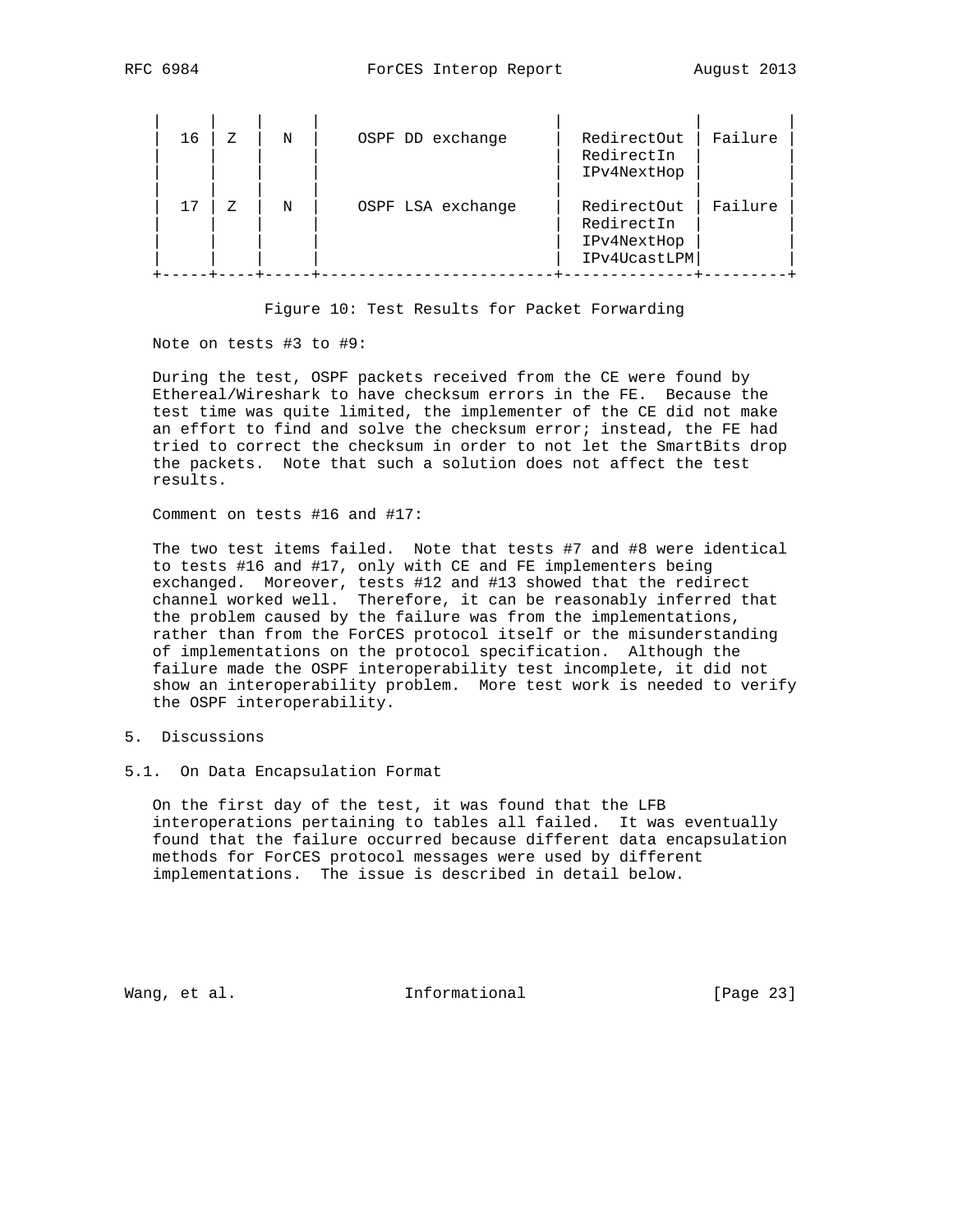Assuming that an LFB has two components, one is a struct with ID=1 and the other is an array with ID=2; in addition, both have two components of u32 inside, as shown below:

 struct1: type struct, ID=1 components are: a, type u32, ID=1 b, type u32, ID=2 table1: type array, ID=2 components for each row are (a struct of): x, type u32, ID=1 y, type u32, ID=2

1. On Response of PATH-DATA-TLV Format

 When a CE sends a config/query ForCES protocol message to an FE from a different implementer, the CE probably receives a response from the FE with a different PATH-DATA-TLV encapsulation format. For example, if a CE sends a query message with a path of 1 to a third-party FE to manipulate struct1 as defined above, it is probable that the FE will generate a response with two different PATH-DATA-TLV encapsulation formats: one is the value with FULLDATA-TLV/SPARSEDATA-TLV and the other is the value with many parallel PATH-DATA-TLVs and nested PATH-DATA-TLVs, as shown below:

```
 format 1:
    OPER = GET-RESPONSE-TLV
        PATH-DATA-TLV:
            IDs=1
           FULLDATA-TLV containing valueof(a), valueof(b)
format 2:
    OPER = GET-RESPONSE-TLV
        PATH-DATA-TLV:
            IDs=1
            PATH-DATA-TLV:
                TDs=1 FULLDATA-TLV containing valueof(a)
            PATH-DATA-TLV:
                TDs=2 FULLDATA-TLV containing valueof(b)
```
 The interoperability testers witnessed that a ForCES element (CE or FE) sender is free to choose whatever data structure that IETF ForCES documents define and best suits the element, while a ForCES element (CE or FE) should be able to accept and process information (requests and responses) that use any legitimate structure defined by IETF ForCES documents. While in the case where a ForCES element is free

Wang, et al. The informational The Informational (Page 24)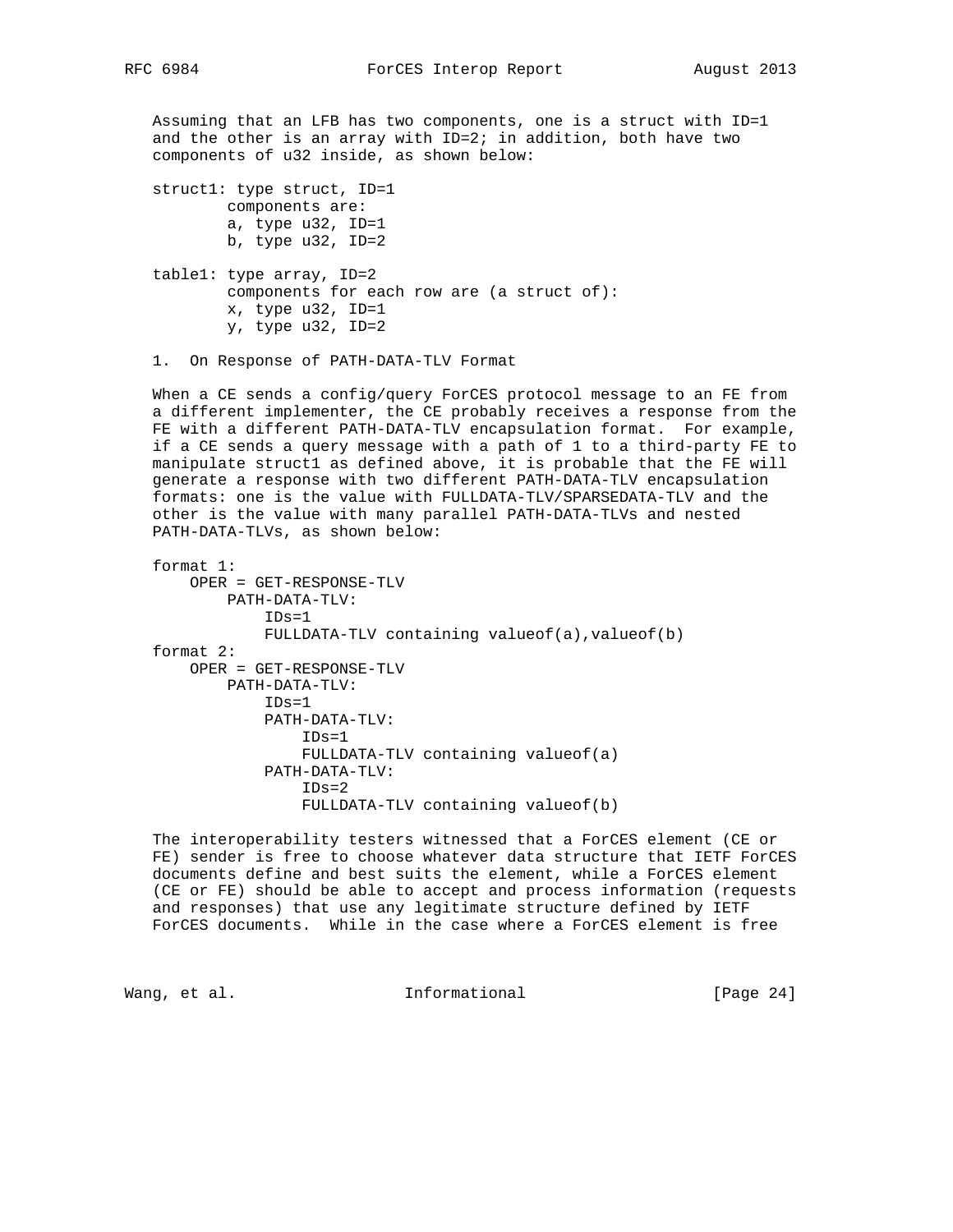to choose any legitimate data structure as a response, it is preferred that the ForCES element responds in the same format that the request was made, as it is most likely the data structure that the request sender looks to receive.

## 2. On Operation to Array

 An array operation may also have several different data encapsulation formats. For instance, if a CE sends a config message to table1 with a path of (2.1), which refers to the component with ID=2 (an array), and the second ID is the row, then row 1 may be encapsulated with three formats as shown below:

```
 format 1:
    OPER = SET-TLV
        PATH-DATA-TLV:
             IDs=2.1
            FULLDATA-TLV containing value of (x), value of (y) format 2:
    OPER = SET-TLV
        PATH-DATA-TLV:
           IDs=2.1 PATH-DATA-TLV:
                 IDs=1
                 FULLDATA-TLV containing valueof(x)
             PATH-DATA-TLV
                TDS = 2 FULLDATA-TLV containing valueof(y)
```
 Moreover, if the CE is targeting the whole array, for example, if the array is empty and the CE wants to add the first row to the table, it could also adopt another format:

```
 format 3:
   OPER = SET-TLV
        PATH-DATA-TLV:
            IDs=2
            FULLDATA-TLV containing rowindex=1, value of (x), value of (y)
```
 The interoperability test experience has shown that formats 1 and 3, which take full advantage of the multiple data elements description in one TLV of FULLDATA-TLV, are more efficient, although format 2 can also achieve the same operating goal.

Wang, et al. The Informational The Informational [Page 25]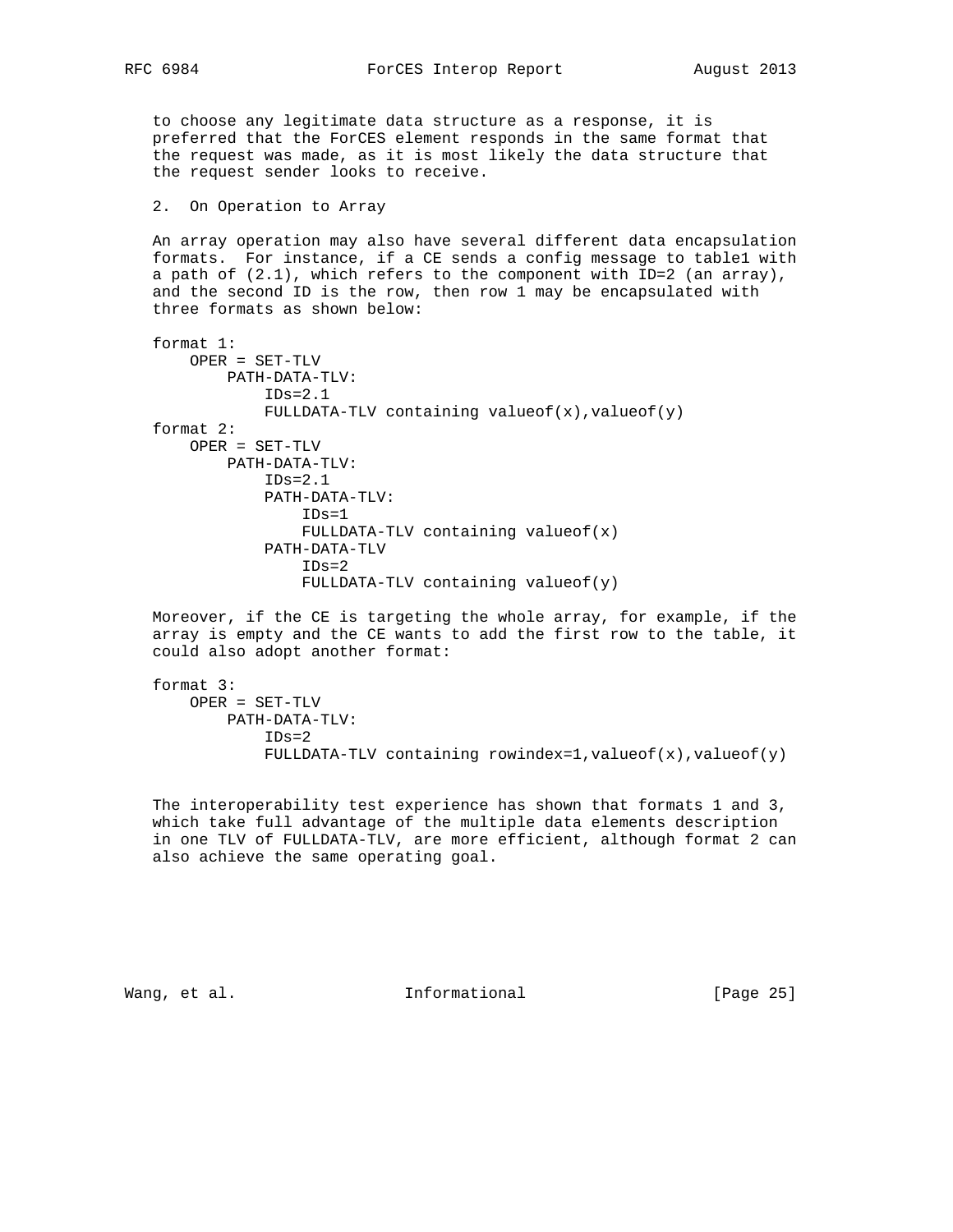### 6. Security Considerations

 Developers of ForCES FEs and CEs must take the security considerations of the ForCES Framework [RFC3746] and ForCES Protocol Specification [RFC5810] into account. Also, as specified in the security considerations of SCTP-Based TML for the ForCES Protocol [RFC5811], the transport-level security has to be ensured by IPsec. Test results of TML with IPsec supported have been shown in Section 4.2 in this document.

 The tests described in this document used only simple password security mode. Testing using more sophisticated security is for future study.

 Further testing using key agility is encouraged. The tests reported here used SCTP TML running over an IPsec tunnel, which was established by Racoon. Key negotiation formed part of this process, but we believe that the SCTP TML used does not include key agility or renegotiation.

- 7. References
- 7.1. Normative References
	- [RFC5810] Doria, A., Hadi Salim, J., Haas, R., Khosravi, H., Wang, W., Dong, L., Gopal, R., and J. Halpern, "Forwarding and Control Element Separation (ForCES) Protocol Specification", RFC 5810, March 2010.
	- [RFC5811] Hadi Salim, J. and K. Ogawa, "SCTP-Based Transport Mapping Layer (TML) for the Forwarding and Control Element Separation (ForCES) Protocol", RFC 5811, March 2010.
	- [RFC5812] Halpern, J. and J. Hadi Salim, "Forwarding and Control Element Separation (ForCES) Forwarding Element Model", RFC 5812, March 2010.
	- [RFC5813] Haas, R., "Forwarding and Control Element Separation (ForCES) MIB", RFC 5813, March 2010.

## 7.2. Informative References

 [CEHA] Ogawa, K., Wang, W., Haleplidis, E., and J. Salim, "ForCES Intra-NE High Availability", Work in Progress, October 2010.

Wang, et al. 1000 and 111 Informational 1000 and 1000 and 1000 and 1000 and 1000 and 1000 and 1000 and 1000 and 1000 and 1000 and 1000 and 1000 and 1000 and 1000 and 1000 and 1000 and 1000 and 1000 and 1000 and 1000 and 10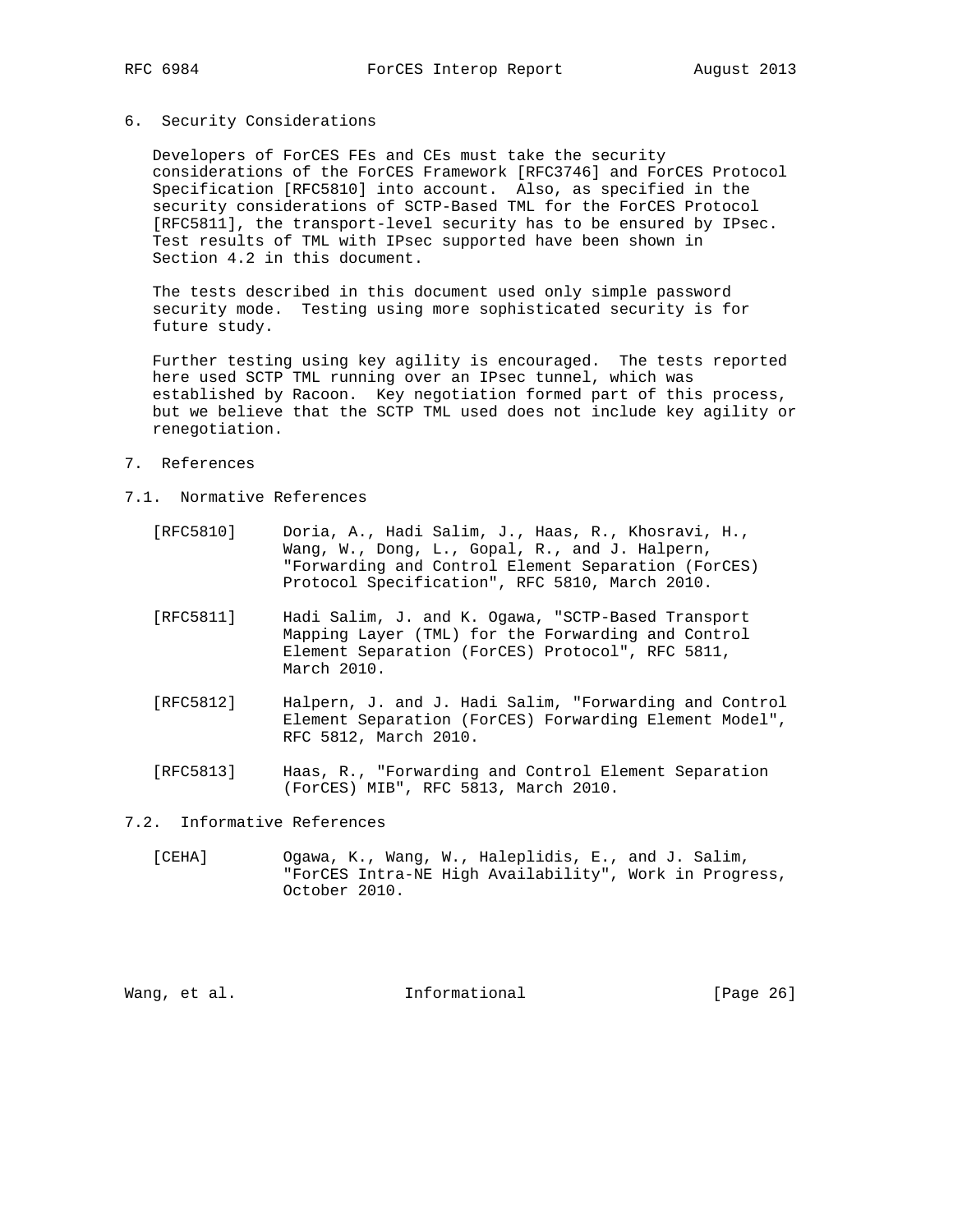- [Ethereal] Fenggen, J., "Subject: Release of a test version of ForCES dissector based on Ethereal 0.99.0", message to the IETF forces mailing list, 11 June 2009, <http://www.ietf.org/mail-archive/web/forces/current/ msg03687.html>.
- [LFB-LIB] Wang, W., Haleplidis, E., Ogawa, K., Li, C., and J. Halpern, "ForCES Logical Function Block (LFB) Library", Work in Progress, December 2010.
- [RFC3654] Khosravi, H. and T. Anderson, "Requirements for Separation of IP Control and Forwarding", RFC 3654, November 2003.
- [RFC3746] Yang, L., Dantu, R., Anderson, T., and R. Gopal, "Forwarding and Control Element Separation (ForCES) Framework", RFC 3746, April 2004.
- [RFC6053] Haleplidis, E., Ogawa, K., Wang, W., and J. Hadi Salim, "Implementation Report for Forwarding and Control Element Separation (ForCES)", RFC 6053, November 2010.
- [RFC6956] Wang, W., Haleplidis, E., Ogawa, K., Li, C., and J. Halpern, "Forwarding and Control Element Separation (ForCES) Logical Function Block (LFB) Library", RFC 6956, June 2013.
- [Racoon] The NetBSD Foundation, "How to build a remote user access VPN with Racoon", <http://www.netbsd.org/docs/network/ipsec/rasvpn.html>.
- [SmartBits] Spirent Inc., "The Highly-Scalable Router Performance Tester: TeraRouting Tester", 2005, <http://www.spirent.com/˜/media/Datasheets/Broadband/ Obsolete\_SMB-TM/TeraRouting%20Tester.pdf>.
- [Tcpdump] Hadi Salim, J., "Subject: tcpdump 4.1.1", message to the IETF forces mailing list, 20 May 2010, <http://www.ietf.org/mail-archive/web/forces/current/ msg03811.html>.
- [TeamViewer] TeamViewer Inc., "TeamViewer the All-In-One Software for Remote Support and Online Meetings", <http://www.teamviewer.com/>.

Wang, et al. The Informational The Informational [Page 27]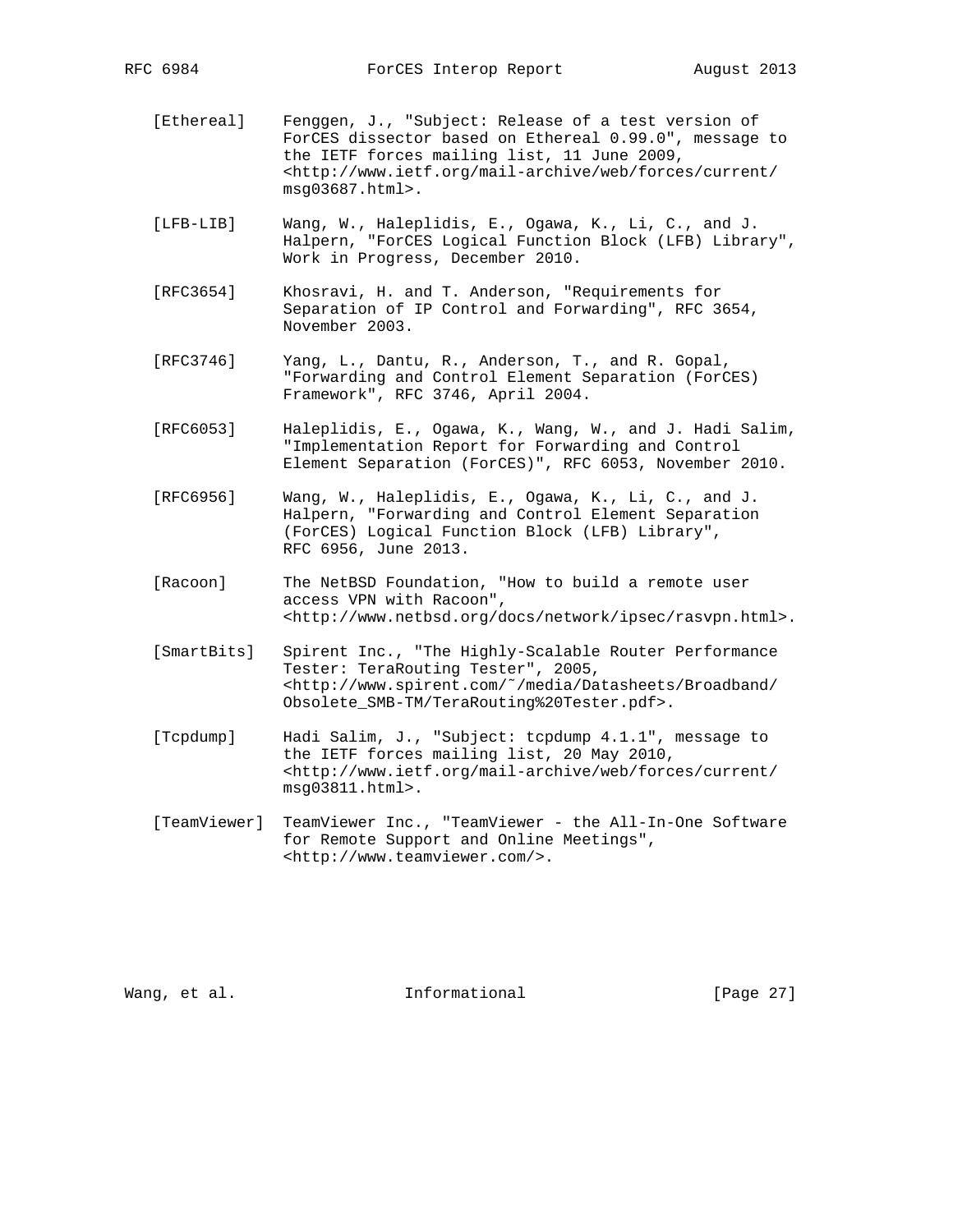# Appendix A. Acknowledgements

The authors thank the following test participants:

 Chuanhuang Li, Hangzhou BAUD Networks Ligang Dong, Zhejiang Gongshang University Bin Zhuge, Zhejiang Gongshang University Jingjing Zhou, Zhejiang Gongshang University Liaoyuan Ke, Hangzhou BAUD Networks Kelei Jin, Hangzhou BAUD Networks

 The authors also thank very much Adrian Farrel, Joel Halpern, Ben Campbell, Nevil Brownlee, and Sean Turner for their important help in the document publication process.

Appendix B. Contributors

 Contributors who have made major contributions to the interoperability test are listed below.

 Hirofumi Yamazaki NTT Corporation Tokyo Japan EMail: yamazaki.horofumi@lab.ntt.co.jp

 Rong Jin Zhejiang Gongshang University Hangzhou P.R. China EMail: jinrong@zjsu.edu.cn

 Yuta Watanabe NTT Corporation Tokyo Japan EMail: yuta.watanabe@ntt-at.co.jp

 Xiaochun Wu Zhejiang Gongshang University Hangzhou P.R. China EMail: spring-403@zjsu.edu.cn

Wang, et al. The Informational The IPage 28]